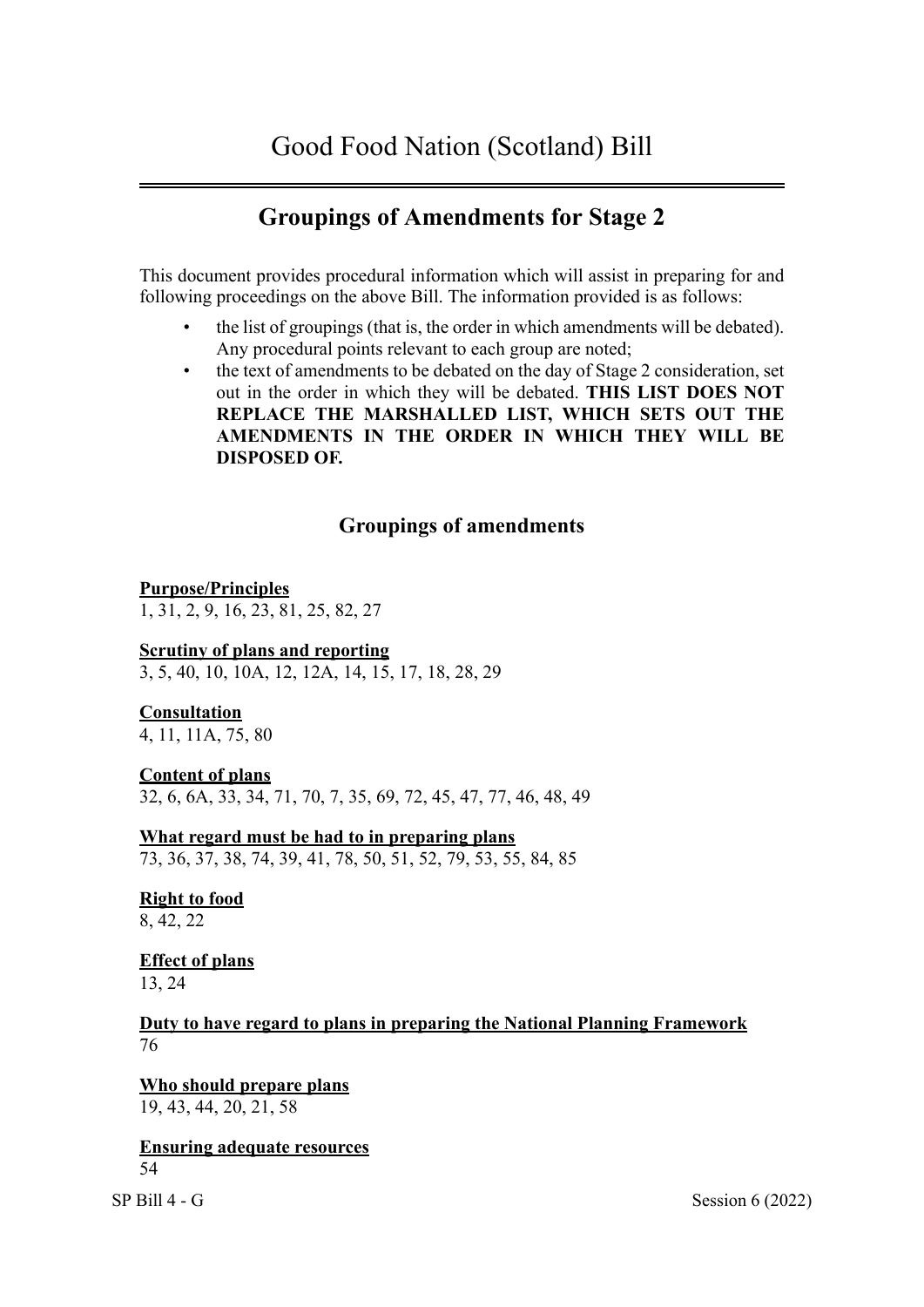# **Food Commission/Commissioner**

26, 26A, 56, 83, 86, 87, 88, 89, 90, 91, 92, 93, 94, 95, 96, 97, 98, 99, 100, 101, 102, 103, 30, 64

**Inclusive communication**  57

# **Scrutiny of regulations**

59, 60, 61, 62, 63, 65, 66, 67, 68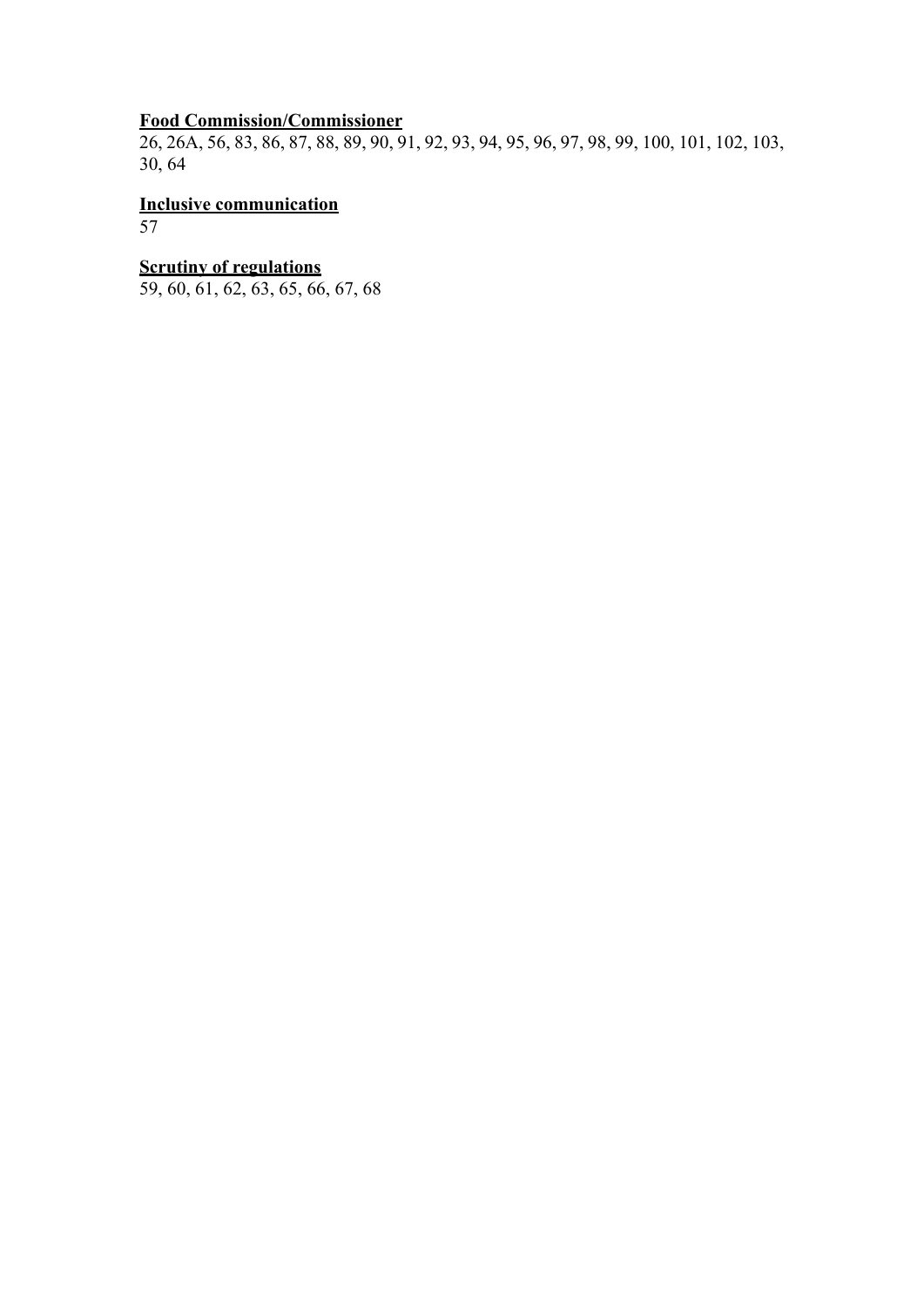## **Amendments in debating order**

#### **Purpose/Principles**

## **Rhoda Grant Supported by: Colin Smyth, Mercedes Villalba**

**1** Before section 1, insert—

*<Purpose of this Act* 

#### **Purpose of this Act**

The purpose of this Act is to give effect to the human right to food through good food nation plans.>

#### **Rachael Hamilton**

**31** Before section 1, insert—

*<Purpose of Act* 

#### **Purpose of Act**

- (1) The purpose of this Act, and any regulations made under this Act, is to require Ministers and local authorities to put in place procedures to ensure that their policies and activities, and future proposals for legislation, taken together enable Scotland to become a good food nation.
- (2) In subsection (1), "good food nation" means a nation which—
	- (a) eats sustainably and healthily,
	- (b) sources high-quality food locally,
	- (c) supports local food producers, purveyors and farmers,
	- (d) understands how food is produced, from farm to fork,
	- (e) is resilient to global food supply crises,
	- (f) contributes towards the restoration of our natural environment and towards the Scottish Government's goal of reaching net zero by 2045,
	- (g) meets public expectation on health, environment, and animal welfare,
	- (h) reduces diet-related inequality,
	- (i) aligns with cross-cutting policy that everyone in Scotland hasready accessto healthy and nutritious food.>

## **Colin Smyth**

## **Supported by: Rhoda Grant, Beatrice Wishart**

**2** Before section 1, insert—

*<Purpose of Act* 

#### **Purpose of Act**

(1) The purpose of this Act, and any regulations made under this Act, is to require Scottish Ministers and relevant authorities to ensure that both their policies (including proposals for legislation) and activities enable Scotland to move towards being a Good Food Nation.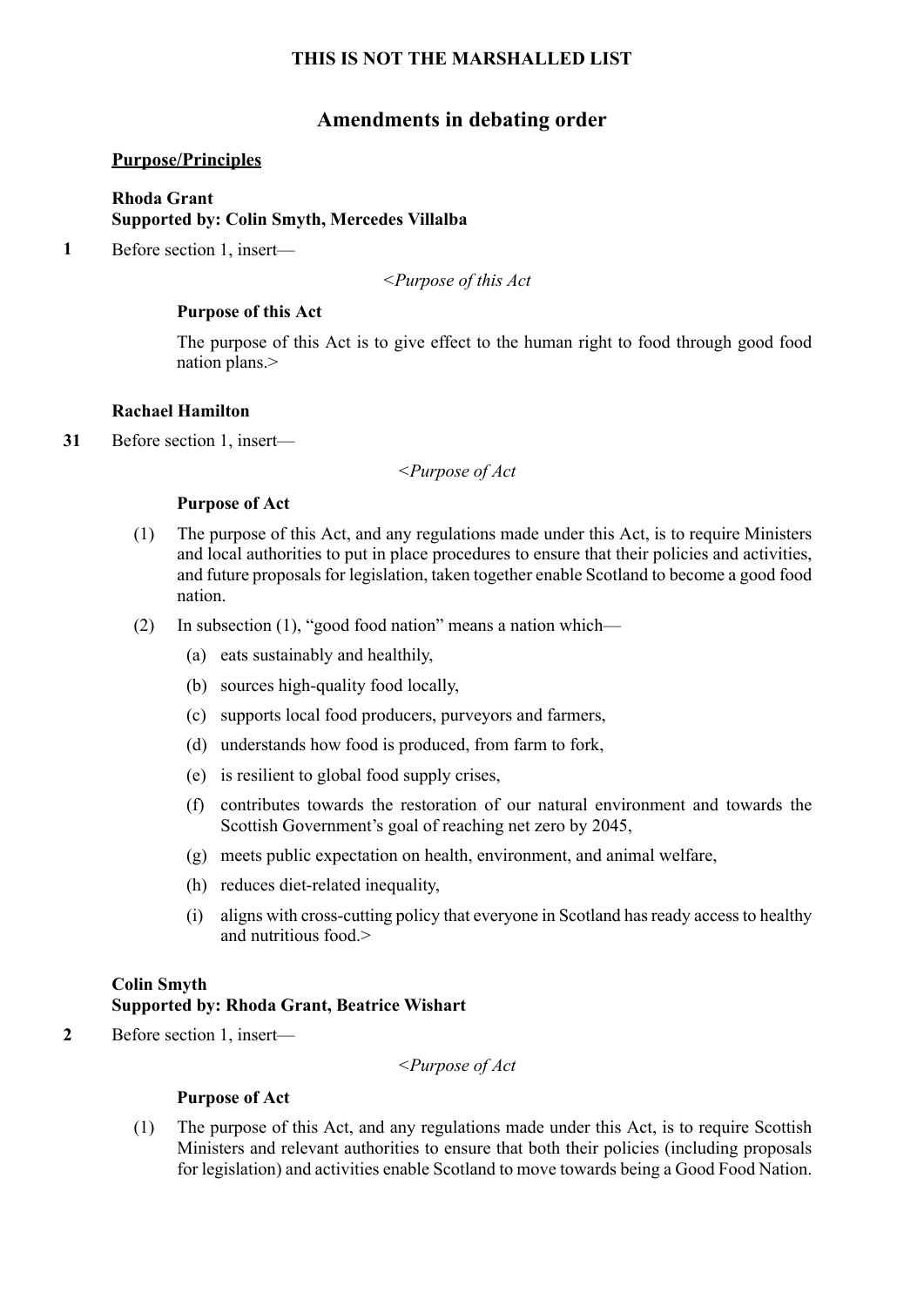- (2) In this section, a "Good Food Nation" means a country where both all legislation and policies in relation to all food-related issues, and in relation to the country's place in the world, seeks to ensure—
	- (a) improved social and economic well-being so people from every walk of life take pride and pleasure in, and benefit from the food they produce, buy, cook, serve and eat each day,
	- (b) improved protection and enhancement of the environment and animal welfare,
	- (c) improved public health so diet-related illnesses are in decline,
	- (d) practical effect is given to the right to food so everyone in the country has access to and the means to afford the health and nutritious food they need, and
	- (e) a transparent and accountable process for monitoring and reporting on the progress of all legislation and policies in relation to paragraphs (a) to (d) of this section. >

## **Mairi Gougeon**

**9** After section 1, insert—

#### **<Preparation of plan: principles**

In preparing the national good food nation plan, the Scottish Ministers must have regard to—

- (a) the fact that each part of the food system and supply chain plays an important role in the provision of food,
- (b) the role of sustainable food production in contributing to mitigation of climate change, halting and reversing of loss of biodiversity and improvement in animal welfare,
- (c) the ability of high quality, nutritious and culturally appropriate food to improve the health and physical and mental wellbeing of people,
- (d) the fact that adequate food is a human right (as part of the right to an adequate standard of living set out in Article 11 of the International Covenant on Economic, Social and Cultural Rights) and essential to the realisation of other human rights,
- (e) the importance of the food business sector—
	- (i) continuing to be a thriving part of the Scottish economy,
	- (ii) having resilient supply chains,
	- (iii) operating with fair work standards, and
	- (iv) in contributing to resilient local economies across Scotland.>

#### **Mairi Gougeon**

**16** In section 6, page 3, line 15, after <1(3) to (5)> insert <, (*Preparation of plan: principles*)>

#### **Mairi Gougeon**

**23** After section 7, insert—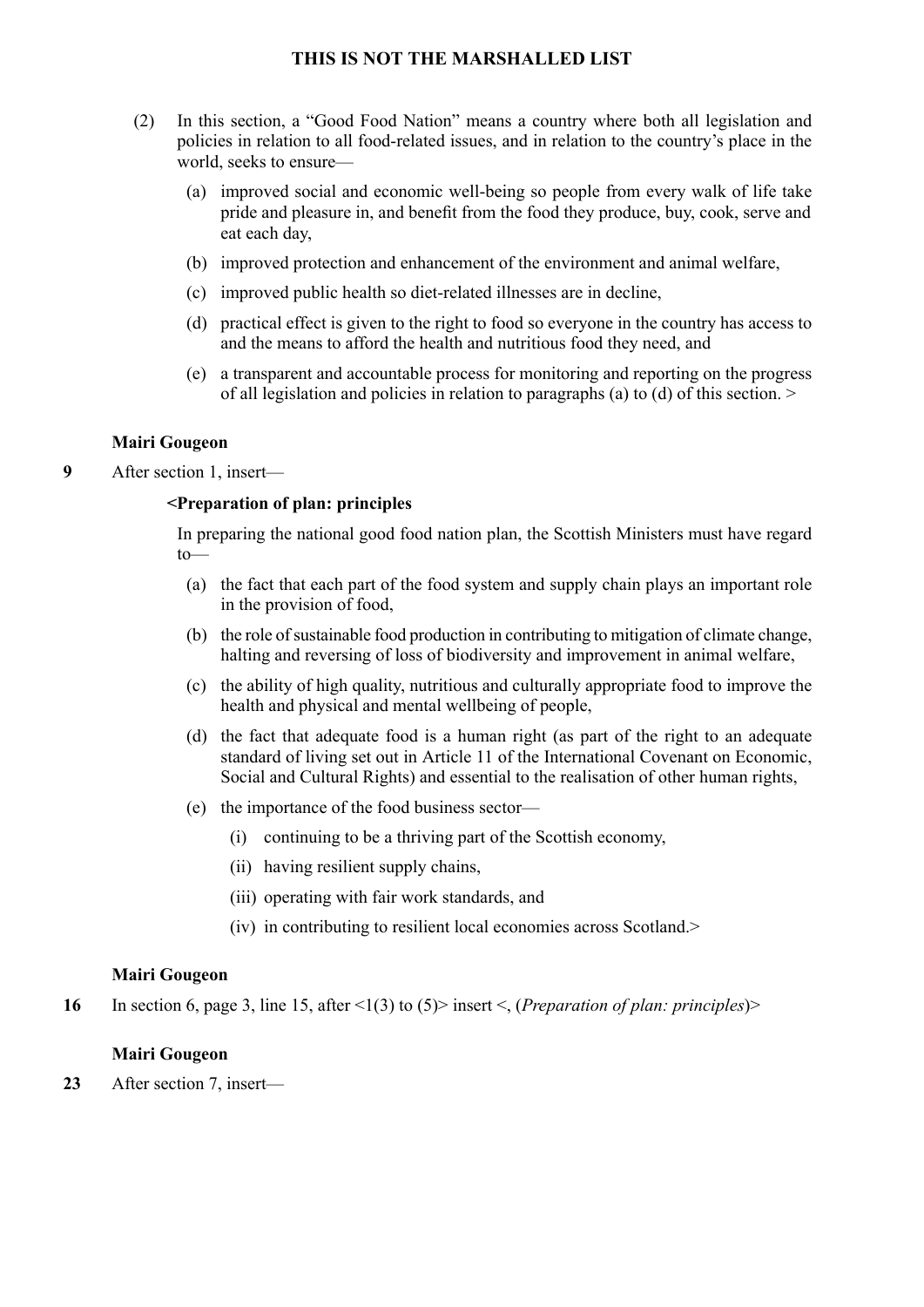#### **<Preparation of plans: principles**

In preparing a good food nation plan undersection 7, a relevant authority must have regard to—

- (a) the fact that each part of the food system and supply chain plays an important role in the provision of food,
- (b) the role of sustainable food production in contributing to mitigation of climate change, halting and reversing of loss of biodiversity and improvement in animal welfare,
- (c) the ability of high quality, nutritious and culturally appropriate food to improve the health and physical and mental wellbeing of people,
- (d) the fact that adequate food is a human right (as part of the right to an adequate standard of living set out in Article 11 of the International Covenant on Economic, Social and Cultural Rights) and essential to the realisation of other human rights,
- (e) the importance of the food business sector—
	- (i) continuing to be a thriving part of the Scottish economy,
	- (ii) having resilient supply chains,
	- (iii) operating with fair work standards, and
	- (iv) contributing to resilient local economies across Scotland.>

#### **Ariane Burgess**

**81** After section 9, insert—

#### **<Statement accompanying plan**

A relevant authority must, when publishing its good food nation plan, publish a statement setting out how in preparing the plan it complied with sections *(Preparation of plans: principles)* and 9.>

#### **Mairi Gougeon**

**25** In section 12, page 5, line 9, after <7(4) to (6)> insert <(*Preparation of plans: principles*)>

#### **Ariane Burgess**

- **82** In section 12, page 5, line 10, at end insert—
	- $\leq$   $\geq$  A relevant authority must, when publishing a revised good food nation plan, publish a statement setting out how in revising the plan it complied with sections *(Preparation of plans: principles)* and 9.>

#### **Mairi Gougeon**

- **27** In section 14, page 5, line 28, at end insert—
	- <"food business sector" means persons carrying out businesses involving—
		- (a) any stage of the production, processing or distribution of food, or
		- (b) the preparation or service of food for consumers,>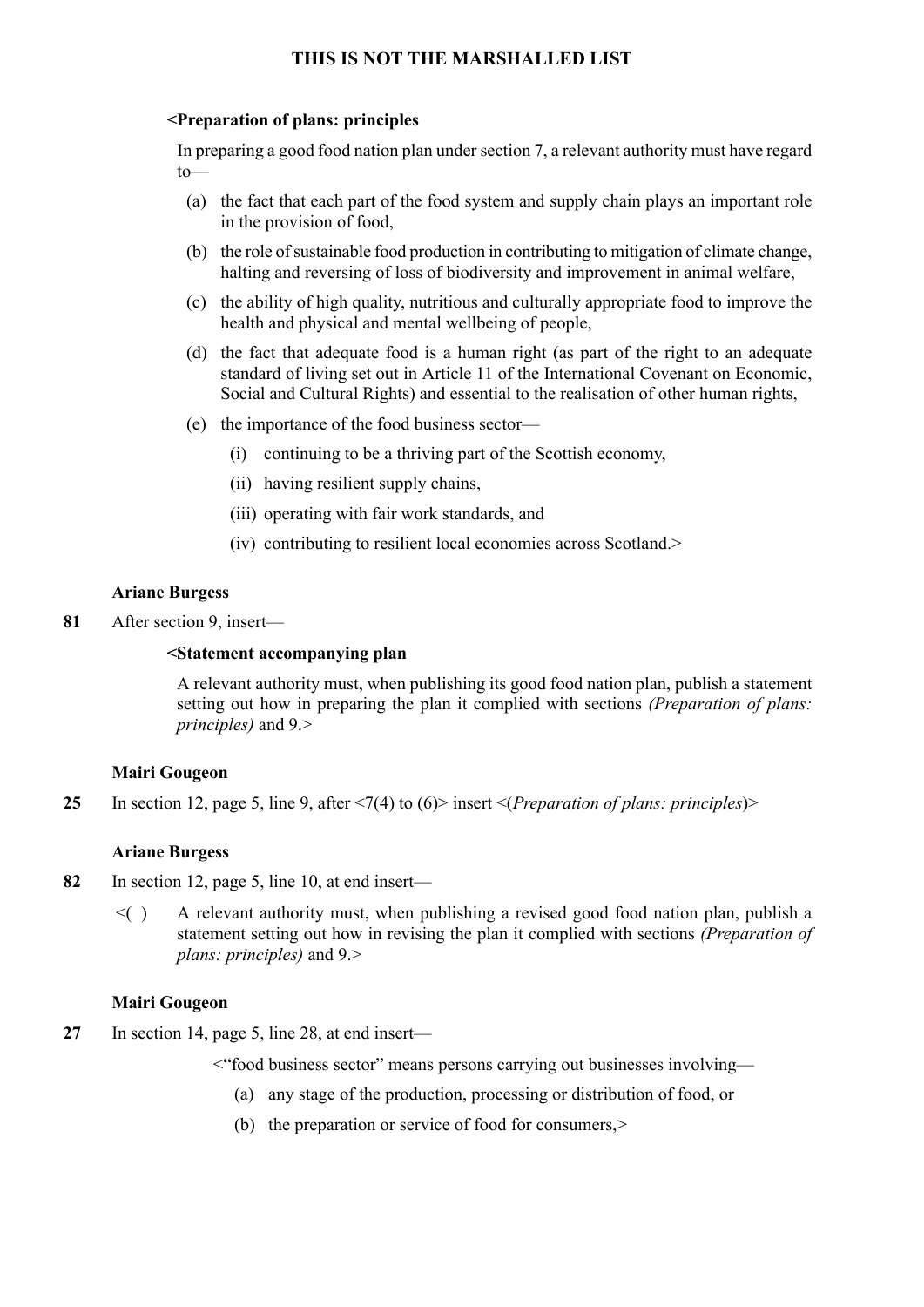## **Scrutiny of plans and reporting**

## **Rhoda Grant Supported by: Colin Smyth, Mercedes Villalba, Beatrice Wishart**

**3** In section 1, page 1, leave out lines 7 and 8 and insert  $\le$ set out in regulations>

#### **Mairi Gougeon**

**5** In section 1, page 1, line 10, leave out from the second  $\leq$  to end of line 11 and insert  $\leq$  of 3 months beginning with the expiry of the consideration period mentioned in section (*Requirement to lay proposed plan before the Parliament*).>

#### **Beatrice Wishart**

- **40** In section 1, page 1, line 27, at end insert—
	- $\leq$  The Scottish Ministers must publish in such a manner as they consider appropriate any national good food nation plan prepared under this section.

#### **Mairi Gougeon**

**10** After section 1, insert—

#### **<Requirement to lay proposed plan before the Parliament**

- (1) Before complying with the requirement to lay a national good food nation plan in section 1(1), the Scottish Ministers must—
- *5* (a) lay the proposed plan before the Scottish Parliament, and
	- (b) before finalising the plan have regard to—
		- (i) any representations about the proposed plan that are made to them,
		- (ii) any resolution relating to the proposed plan passed by the Parliament, and
		- (iii) any report relating to the draft plan published by any committee of the Parliament for the time being appointed by virtue of the standing orders,

before the expiry of the consideration period.

- (2) The proposed plan must be laid before the Parliament under subsection (1)(a) not later than the end of the period of 12 months beginning with the day on which this section comes into force.
- *15* (3) The Scottish Ministers must, when laying the national good food nation plan before the Parliament under section 1(1), lay a statement setting out—
	- (a) details of any representations, resolutions or reports mentioned in subsection (1)(b), and
	- (b) the changes (if any) they have made to the plan in response to such representations, resolutions or reports and the reasons for those changes.
	- (4) In this section "consideration period" means the period of 28 days beginning with the day on which the proposed plan is laid before the Parliament under subsection  $(1)(a)$ .
	- (5) In calculating the period of 28 days mentioned in subsection (4), no account is to be taken of any period during which the Parliament is dissolved or in recess for more than 4 days.>

*10*

*20*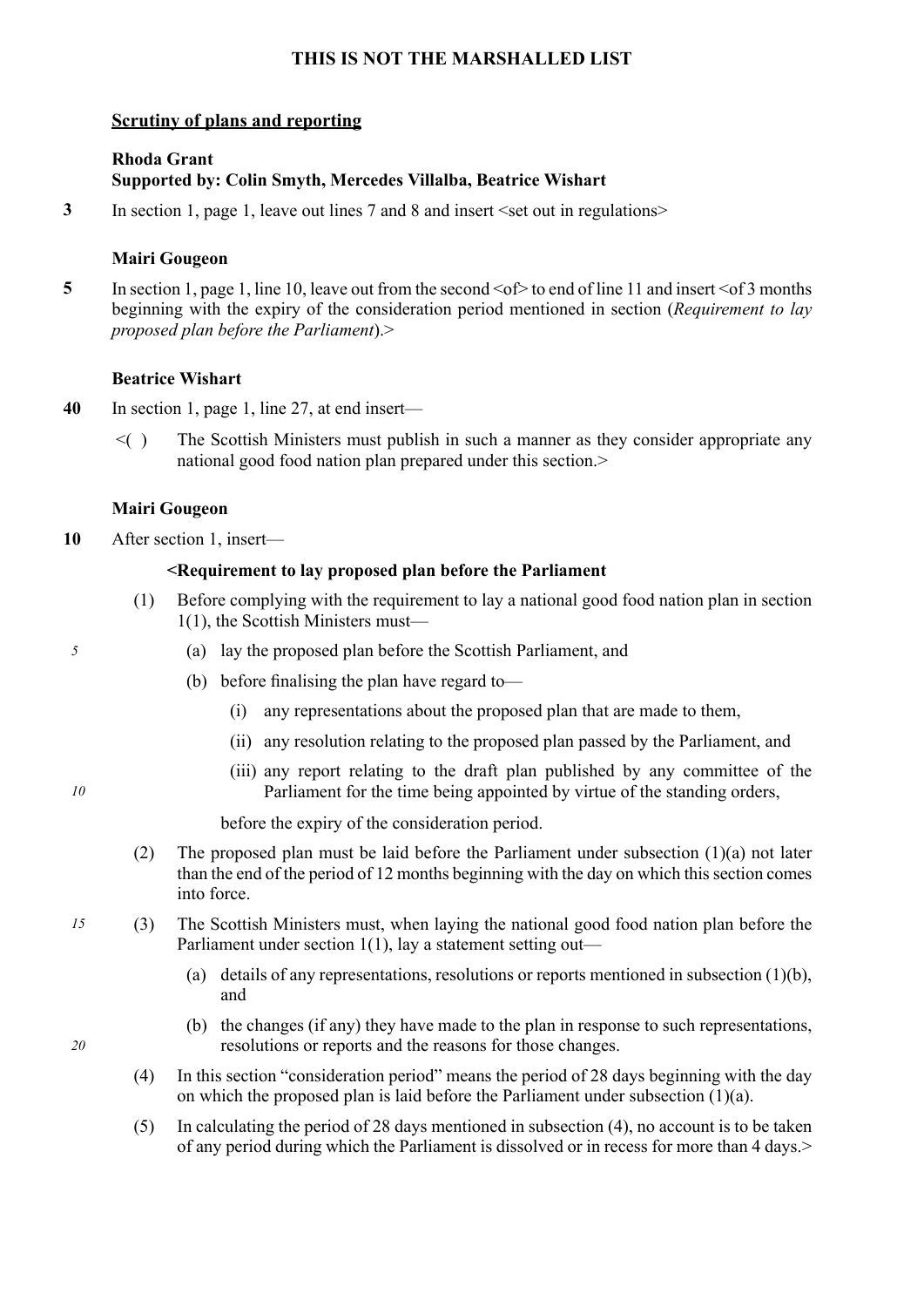## **Beatrice Wishart**

- **10A** As an amendment to amendment 10, line 24, at end insert—
	- $\leq$  The Scottish Minsters cannot lay a good food nation plan under section 1 unless the proposed plan under this section is approved by a resolution of the Parliament.>

## **Colin Smyth Supported by: Rhoda Grant**

**12** After section 3, insert—

## **<National good food nation plan: further procedure**

- (1) The Scottish Ministers must, before laying a good food nation plan under section 1, before the Scottish Parliament—
- *5* (a) lay a draft of the plan before the Parliament for a period of 120 days, of which no fewer than 60 must be days on which the Parliament is not dissolved or in recess, and
	- (b) have regard to—
		- (i) any representations on the draft plan made to them,
- *10* (ii) any resolution relating to the draft plan passed by the Parliament, and
- *1* (iii) any report relating to the draft plan published by any committee of the Parliament.
	- (2) The Scottish Ministers must, when laying a good food nation plan under section 1 before the Parliament, lay a statement setting out—
	- *15* (a) details of any representations, views, resolutions or reports mentioned in subsection  $(1)(b)$ ,
		- (b) the changes (if any) they have made to the plan in response to such representations, views, resolutions or reports and the reasons for those changes. >

## **Beatrice Wishart**

- **12A** As an amendment to amendment 12, line 18, at end insert—
	- $\leq$  The Scottish Ministers cannot lay a good food nation plan under section 1 unless the draft of the plan under this section is approved by a resolution of the Parliament. >

# **Colin Smyth**

## **Supported by: Rhoda Grant, Beatrice Wishart**

- **14** In section 5, page 2, line 38, at end insert—
	- $\leq$   $\geq$  Where a report states that progress is not being made at a sufficient pace to meet any dates specified in the outcomes or indicators or other measures contained in the plan, the Scottish Ministers must set out in the report proposals to address the lack of progress.>

## **Rhoda Grant Supported by: Colin Smyth, Mercedes Villalba**

**15** In section 6, page 3, line 13, after  $\langle \text{may} \rangle$  insert  $\langle \text{by regulations} \rangle$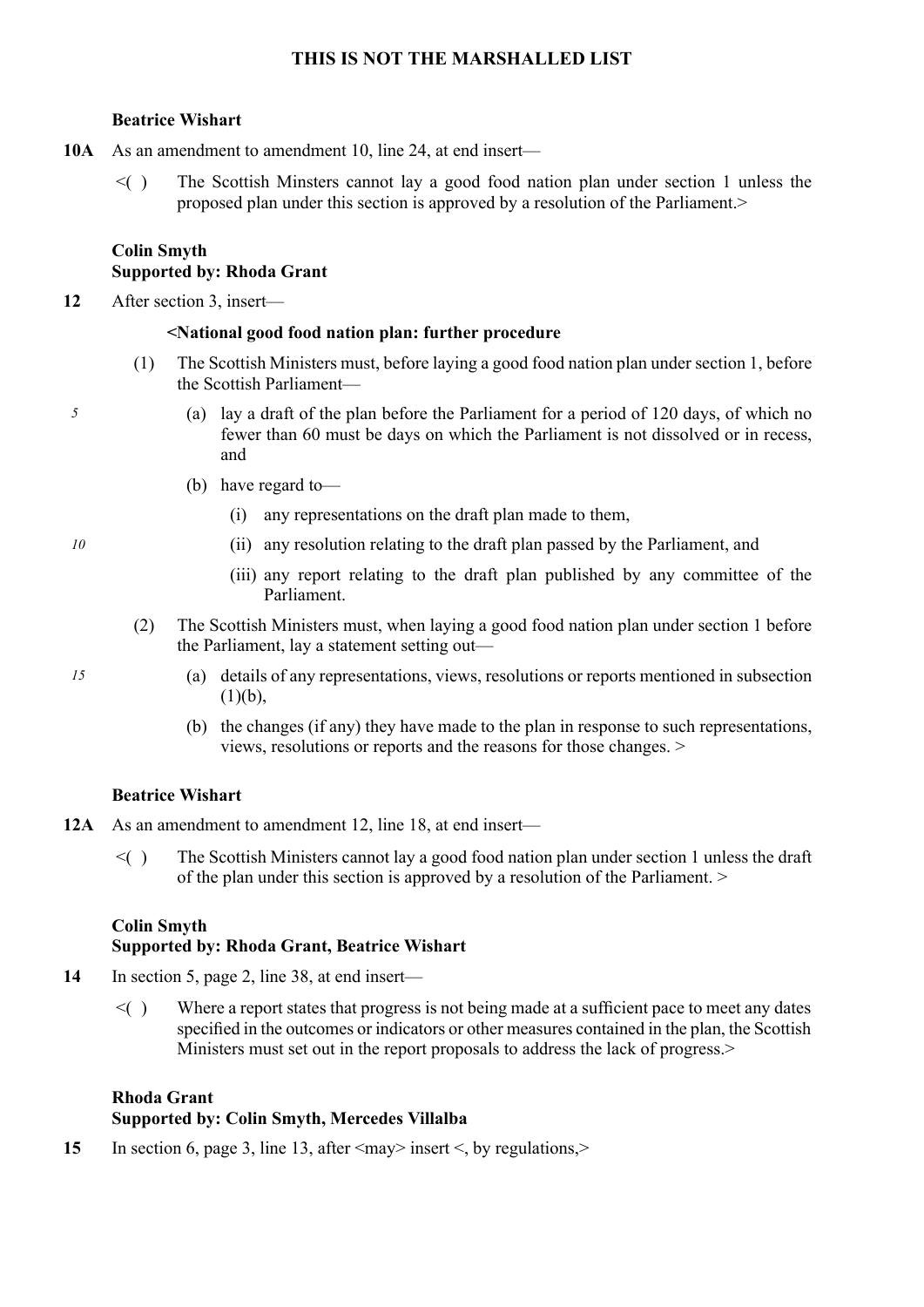## **Rhoda Grant Supported by: Colin Smyth, Mercedes Villalba**

**17** In section 6, page 3, line 17, leave out subsection (4)

## **Mairi Gougeon**

- **18** In section 6, page 3, line 20, at end insert—
	- <( ) Sections (*Requirement to lay proposed plan before the Parliament*)(1) and (3) to (5) apply in relation to a revised national good food nation plan as they apply in relation to the national good food nation plan in the first place.

## **Rhoda Grant Supported by: Colin Smyth, Mercedes Villalba, Beatrice Wishart**

28 In section 16, page 6, line 35, after  $\le$ section $\ge$  insert  $\le$ 1(1) and  $\ge$ 

## **Rhoda Grant Supported by: Colin Smyth, Mercedes Villalba**

**29** In section 16, page 6, line 35, after  $\langle 3(3) \rangle$  insert  $\langle 3nd \rangle$ 

## **Consultation**

## **Colin Smyth Supported by: Rhoda Grant**

- **4** In section 1, page 1, line 9, at end insert—
	- $\leq$   $( )$  A national good food plan must be accompanied by a statement setting out—
		- (a) the consultation undertaken in accordance with section 2, including outlining the efforts made to ensure the consultation was accessible and inclusive,
		- (b) any representation received as a result of the consultation, and
		- (c) the waysin which views expressed during consultation have been taken into account when preparing the national good food plan.>

## **Colin Smyth Supported by: Rhoda Grant**

- **11** In section 2, page 2, line 6, after <appropriate> insert <, but must include such persons as appear to the Scottish Ministers to be representative of the interests, including organisations working for and on behalf of—
	- (a) farming, crofting, growing, fishing and aquaculture interests,
	- *5* (b) food retailing, serving, processing, catering and distribution businesses,
		- (c) those with an interest in food education,
		- (d) those with an interest in agri-food skills and training,
		- (e) those with lived experience of or an interest in public health issues, including diet-related poor health outcomes,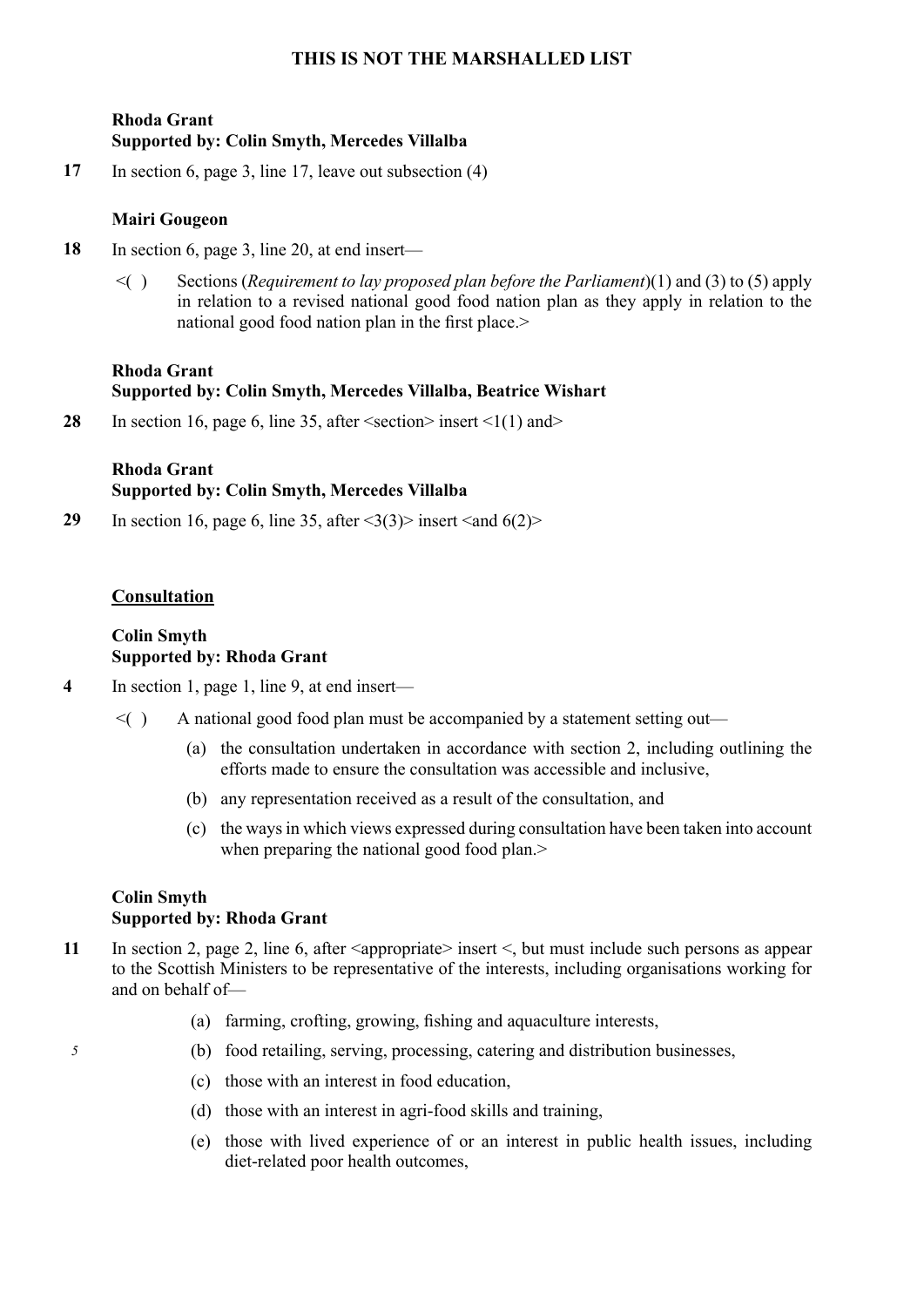- *10* (f) those with lived experience of or an interest in social care and health inequalities, in particular communities whose right to food and health outcomes are most likely to be at risk, including people with no recourse to public funds,
	- (g) those with an interest in environmental protection and enhancement,
	- (h) those with an interest in animal welfare,
- *15* (i) those with an interest in local economies and food supply chains, including fair work standards,
	- (j) those with an interest in human rights, in particular the right to food, and
	- (k) those with an interest in Scotland'sinternational footprint, including food and animal feed that is imported>

#### **Beatrice Wishart**

**11A** As an amendment to amendment 11, line 18, after  $\leq$  international insert  $\leq$ , environmental and social>

#### **Monica Lennon**

**75** In section 2, page 2, line 6, at end insert  $\leq$  and must include children and young people, particularly in respect of the provision of free school meals.

#### **Monica Lennon**

80 In section 8, page 4, line 17, at end insert  $\leq$  and must include children and young people, particularly in respect of the provision of free school meals.

#### **Content of plans**

#### **Rachael Hamilton**

- **32** In section 1, page 1, line 18, at end insert—
	- $\leq$  an assessment of the likely impact the national good food nation plan will have towards any childhood obesity targets prepared by the Scottish Ministers.>

#### **Rhoda Grant**

#### **Supported by: Colin Smyth, Mercedes Villalba**

- **6** In section 1, page 1, line 18, at end insert—
	- $\leq$  The main outcomes under subsection (3)(a), must include—
		- (a) encouraging sustainable food harvesting, production and consumption, including minimising food waste, that contributes to any climate and biodiversity targets as prepared by the Scottish Ministers,
		- (b) improving animal welfare,
		- (c) improving health and well-being, including through nutrition and other food related matters,
		- (d) ensuring universal and dignified access to high-quality, culturally-appropriate, nutritious and sustainable food,

*10*

*5*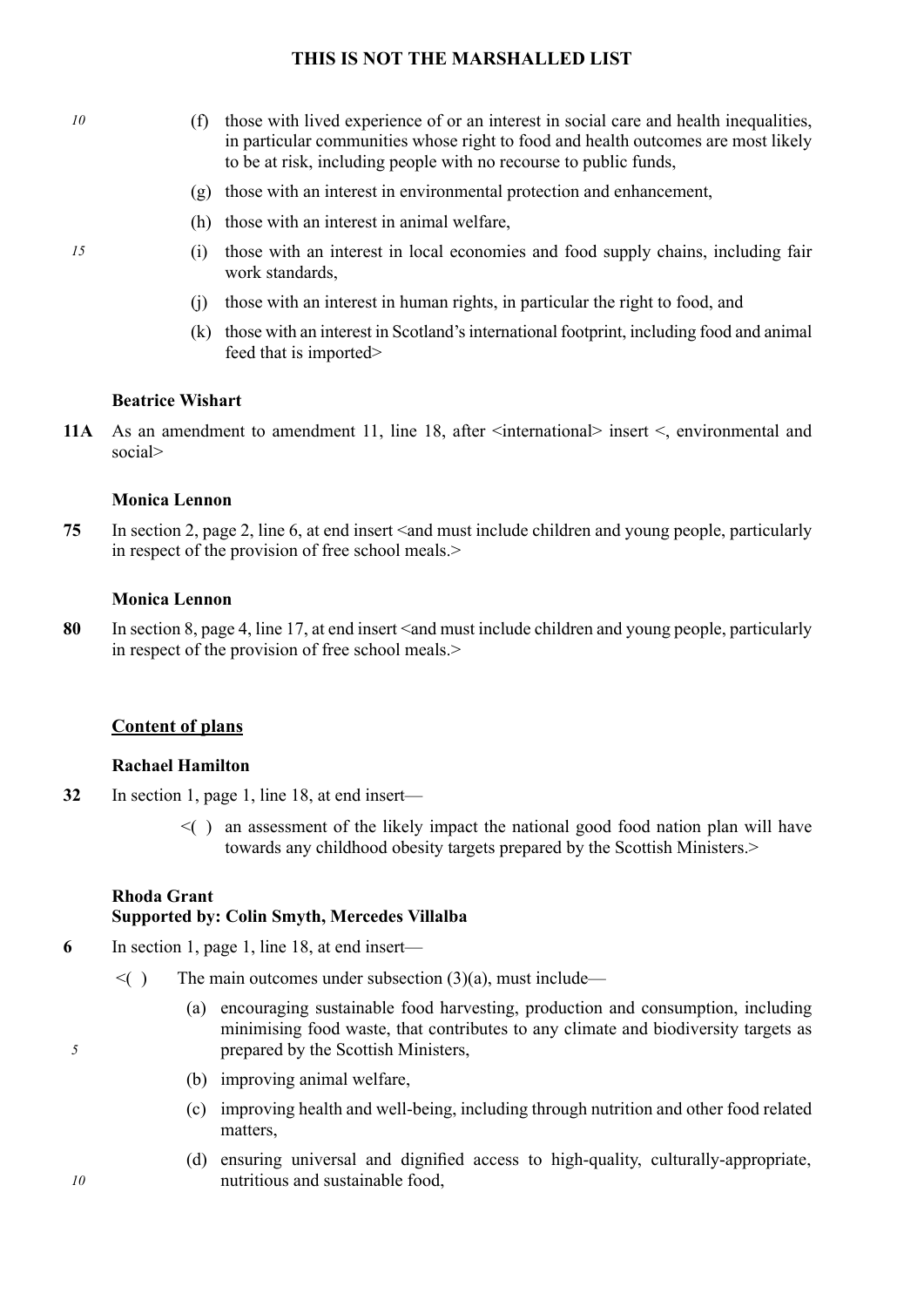- *1* (e) building resilient local food economies in rural, island and urban areas,
	- (f) building fair and resilient food supply chains, including fair work standards,
	- (g) reducing Scotland's international carbon footprint, including by seeking to ensure that any food and animal feed that is imported meets the same standards as food produced in Scotland. >

#### **Beatrice Wishart**

*15*

**6A** As an amendment to amendment 6, line 13, leave out  $\langle$ carbon $\rangle$  and insert  $\langle$ environmental and social>

#### **Rachael Hamilton**

- **33** In section 1, page 1, line 18, at end insert—
	- $\leq$  The main outcomes in subsection (3)(a) must include—
		- (a) an assessment of the likely impact the national good food nation plan will have towards any child obesity targets prepared by the Scottish Ministers,
		- (b) ways of encouraging local, sustainable food production and consumption, including the minimisation of food waste, that contributes to achieving any climate and biodiversity targets as prepared by the Scottish Ministers,
		- (c) improving regional and local supply chain infrastructure for processing, marketing, and distribution to support direct sales of fresh, local food at affordable prices, including by investing in enterprise and skills in the agricultural sector and giving reference to Scotland's future farm policy.>

## **Rachael Hamilton**

- **34** In section 1, page 1, line 18, at end insert—
	- $\leq$  The main outcomes under subsection (3)(a) must include the Scottish Ministers working with accreditation schemes, such as Food for Life, to improve food and education across all public bodies.>

## **Monica Lennon**

- **71** In section 1, page 1, line 18, at end insert—
	- $\leq$  ( ) One of the main outcomes, specified under subsection (3)(a), must be the reduction of food waste in Scotland. >

#### **Monica Lennon**

- **70** In section 1, page 1, line 18, at end insert—
	- $\leq$ (3A) The outcomes specified under subsection (3)(a) must include ensuring the fulfilment of all children and young people's right to high-quality, nutritious food as set out in Article 24 of the United Nations Convention on the Rights of the Child.
		- (3B) To secure the achievement of the outcome specified in (3A), the policies specified under subsection (3)(c) must include the provision of universal free school meals to all children and young people attending local authority nurseries or schools which—
			- (a) consist of high-quality ingredients,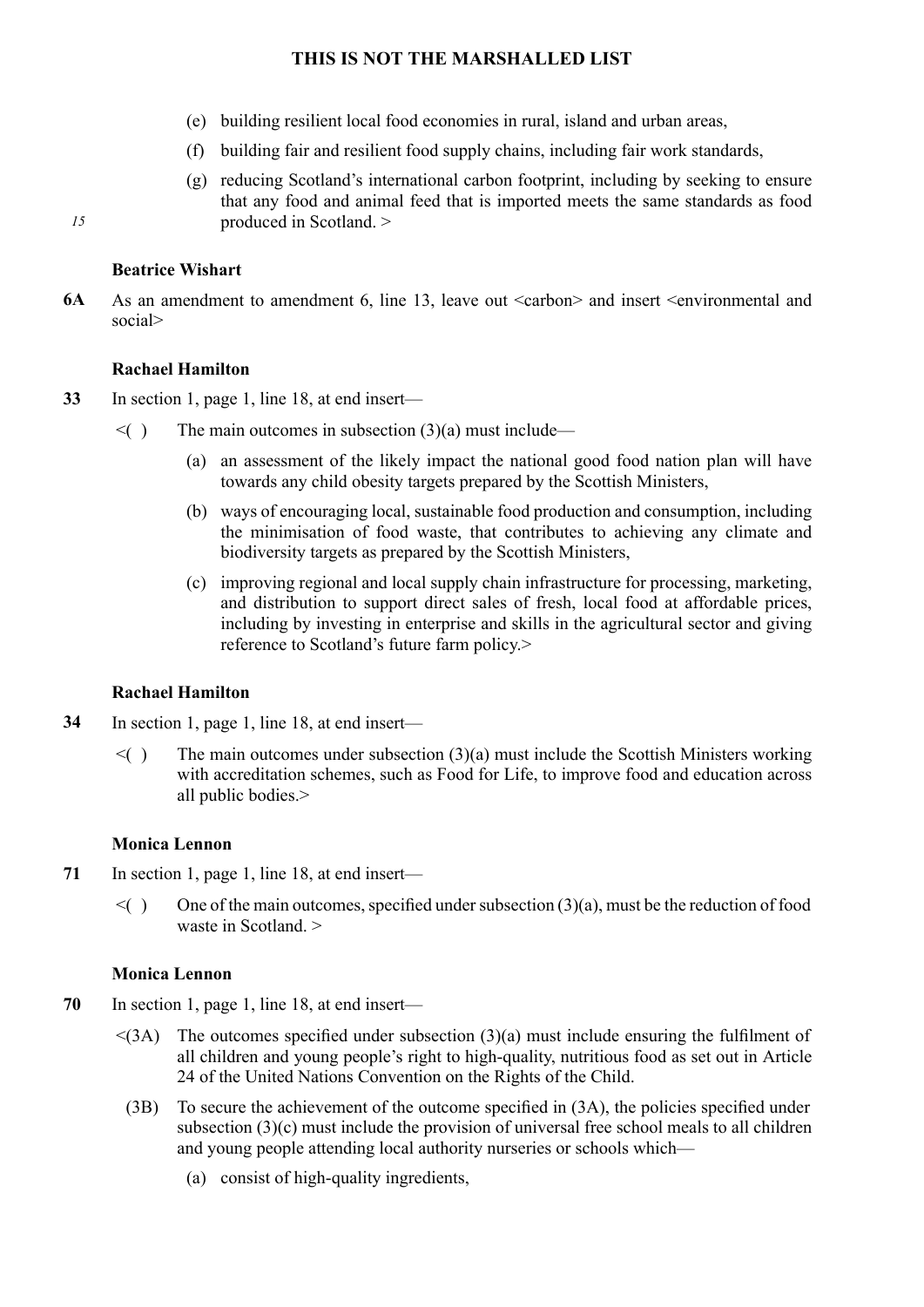- (b) are nutritious,
- (c) are fully inclusive of all dietary needs arising from health, religious or cultural grounds,
- (d) are procured sustainably, and
- (e) meet any minimum standard set out in guidance by the Scottish Ministers.
- (3C) Local authorities must comply with any guidance under subsection (3B)(d).
- (3D) Any guidance issued under subsection (3B)(d) must be published in such a manner as the Scottish Ministers consider appropriate.
- (3E) The national good food nation plan must set out how the Scottish Ministers intend to ensure—
	- (a) high uptake of universal free school meals, including how they will ensure this is inclusive of all children and young people and free of stigma,
	- (b) the fulfilment of children and young people's right to high-quality, nutritious food during periods that their school or nursery is on holiday, and
	- (c) the views of children and young people are taken into account, particularly in relation to—
		- (i) the design of school meal menus,
		- (ii) how a universal system of free school meals should operate, and
		- (iii) how uptake of free school meals can be encouraged.>

#### **Colin Smyth Supported by: Rhoda Grant**

- **7** In section 1, page 1, line 18, at end insert—
	- $\leq$ (3A) The indicators under subsection (3)(b) must include—
		- (a) Scotland halving its environment impact of the food system by 2030,
		- (b) food waste halved by 2030,
		- (c) childhood obesity halved by 2030,
		- (d) any Scottish Dietary Goals as prepared by the Scottish Ministers achieved by 2035,
		- (e) no person in Scotland experiencing severe household food insecurity by 2030,
		- (f) 60% of food served on the premises of public bodies is sourced from Scotland by 2030,
		- (g) 25% of food served on the premises of public bodies is organic by 2030,
		- (h) food workers employed by public bodies or through public sector contracts are covered by collective bargaining agreements and are paid at least the real living wage by 2025, and
		- (i) end the use of crates and cages with farmed animals by 2027.
		- (3B) In subsection (3A), "sourced from Scotland" means grown, reared or harvested in Scotland, or processed in Scotland with the majority of the ingredientsso grown, reared or harvested.>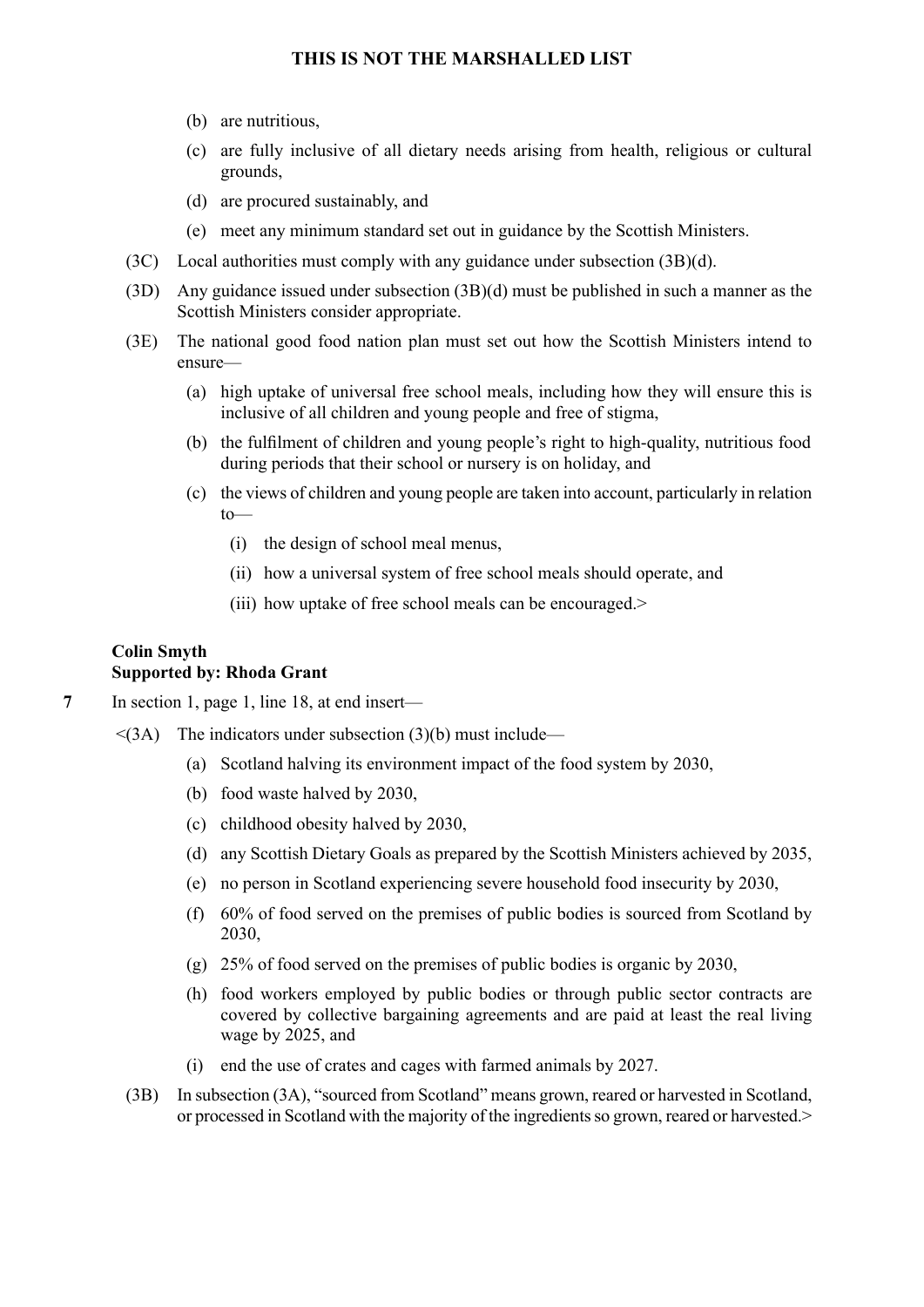## **Beatrice Wishart**

- **35** In section 1, page 1, line 18, at end insert—
	- $\leq$  The national good food nation plan must have regard to the social and nutritional needs of children and young people in full time education at breakfast and lunch times.>

## **Rachael Hamilton**

- **69** In section 1, page 1, line 18, at end insert—
	- $\leq$  The national good food nation plan must also include a review into Scotland's public food procurement system, including a review of the Scottish Government's Central Excel contract >

## **Monica Lennon**

- **72** In section 1, page 1, line 18, at end insert—
	- $\leq$  The national good food nation plan must set out how the Scottish Ministers will ensure the free supply of school milk to children in pre-school, nurseries and primary schools. >

## **Rachael Hamilton**

- **45** In section 7, page 4, line 2, at end insert—
	- $\leq$  ) The main outcomes under subsection (4)(a) must include all health boards, local authorities, and specified public authorities working with accreditation schemes, such as Food for Life, to improve food and education across all public bodies.

## **Beatrice Wishart**

- **47** In section 7, page 4, line 2, at end insert—
	- $\leq$  The main outcomes referred to in subsection 4(a) must include—
		- (a) encouraging sustainable food harvesting, production and consumption (including minimising food waste) that contributes to achieving climate and biodiversity targets,
		- (b) improving animal welfare,
		- (c) improving health and wellbeing, including through nutrition and other food related matters,
		- (d) ensuring universal and dignified access to high quality, culturally appropriate, nutritious and sustainable food,
		- (e) building resilient local food economic in rural, island and urban areas,
		- (f) building fair and resilient food supply chains, including fair work standards,
		- (g) reducing Scotland's international environmental and social footprint including by seeking to ensure that the food and animal feed that is imported meets the same standards as food produced in Scotland.>

## **Monica Lennon**

**77** In section 7, page 4, line 2, at end insert—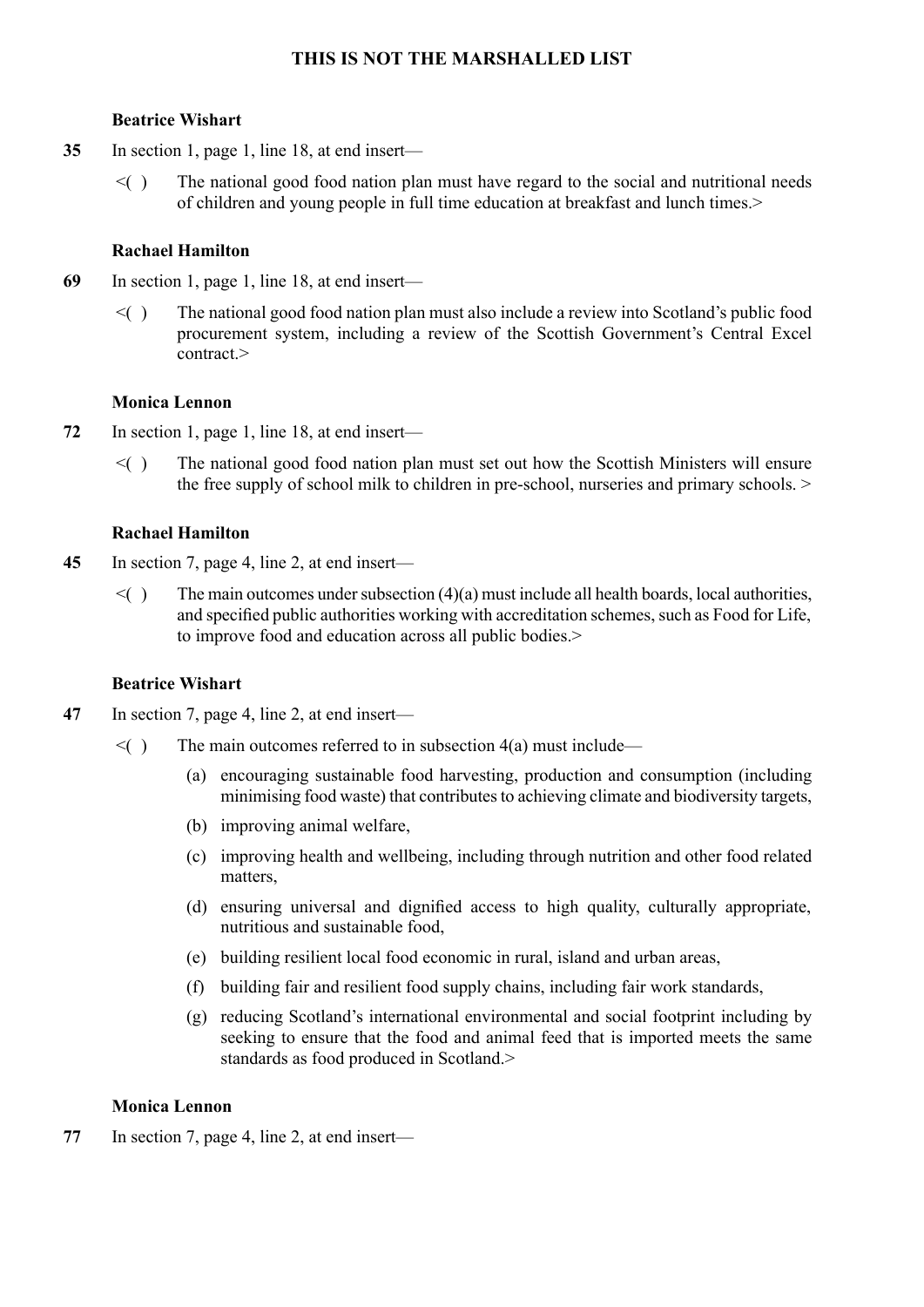- $\leq$ (4A) The outcomes specified under subsection (4)(a) must include ensuring the fulfilment of all children and young people's right to high-quality, nutritious food, as set out in Article 24 of the United Nations Convention on the Rights of the Child.
- (4B) To secure the achievement of the outcome specified in (4A), the policies specified under subsection (4)(c) must include the provision of universal free school meals for all children and young people attending local authority nurseries or schools which—
	- (a) consist of high-quality ingredients,
	- (b) are nutritious,
	- (c) are fully inclusive of all dietary needs arising from health, religious or cultural grounds,
	- (d) are procured sustainably, and
	- (e) meet any minimum standard set out in guidance by the Scottish Ministers.
- (4C) The relevant authority's good food nation plan must set out how the relevant authority intends to ensure—
	- (a) high uptake of universal free school meals, including how they will ensure this is inclusive of all children and young people and is free of stigma,
	- (b) the fulfilment of children and young people's right to high-quality, nutritious food during periods that their school or nursery is on holiday, and
	- (c) the views of children and young people are taken into account, particularly in relation to—
		- (i) the design of school meal menus,
		- (ii) how a universal system of free school meals should operate, and
		- (iii) how uptake of free school meals can be encouraged. >

## **Rachael Hamilton**

- **46** In section 7, page 4, line 2, at end insert—
	- $\leq$   $($   $)$  A relevant authority's good food nation plan must also set out how the relevant authority will ensure that rules regarding the public procurement of food are strengthened to ensure local authority funding is spent on local, healthy and sustainable food, in line with the relevant local authority's Good Food Nation Plan.>

#### **Beatrice Wishart**

- **48** In section 7, page 4, line 2, at end insert—
	- $\leq$   $($   $)$  A relevant authority's good food nation plan must also set out how the relevant authority will engage with social care providers to secure the achievement of the outcomes of the plan.>

#### **Beatrice Wishart**

- **49** In section 7, page 4, line 2, at end insert—
	- $\leq$   $\geq$  A relevant authority's good food national plan must have regard to the social and nutritional needs of children and young people in full time education at breakfast and lunch times.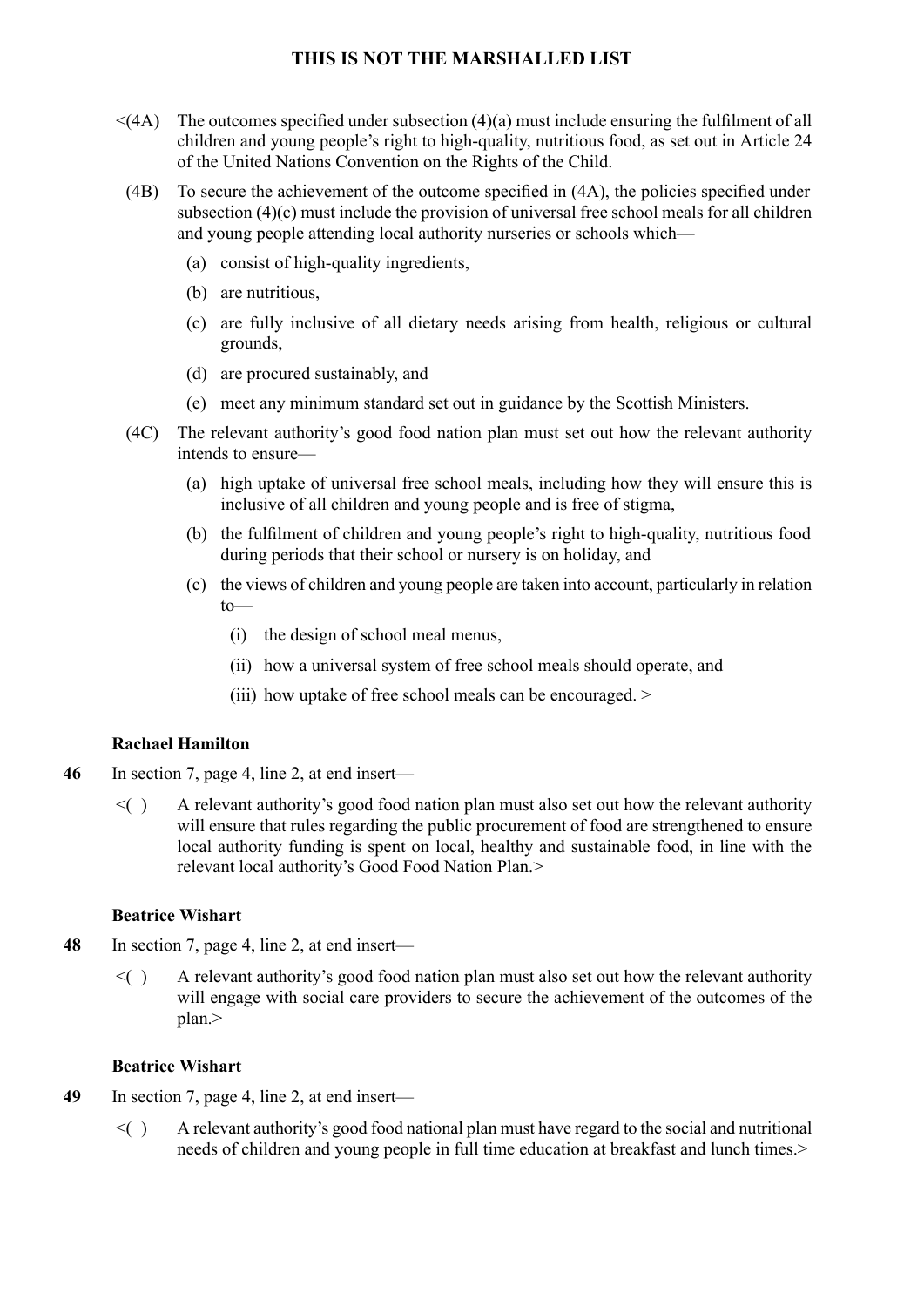## **What regard must be had to in preparing plans**

#### **Ariane Burgess**

- **73** In section 1, page 1, line 25, at end insert <including in particular in relation to—
	- ( ) climate change, and
	- ( ) wildlife and the natural environment,>

## **Jenni Minto**

**36** In section 1, page 1, line 26, after <health> insert <and physical and mental wellbeing (including in particular through the provision of health and social care services)>

#### **Jenni Minto**

- **37** In section 1, page 1, line 27, at end insert—
	- $\leq$  ( ) animal welfare.

## **Rachael Hamilton**

- **38** In section 1, page 1, line 27, at end insert—
	- $\leq$  ) education.>

#### **Monica Lennon**

- **74** In section 1, page 1, line 27, at end insert—
	- $\leq$  ( ) child poverty.

#### **Rachael Hamilton**

- **39** In section 1, page 1, line 27, at end insert—
	- $\leq$  ( ) any other matter specified by the Scottish Ministers.

#### **Beatrice Wishart**

**41** In section 3, page 2, line 8, leave out <have regard to > and insert <act in accordance with >

#### **Ariane Burgess**

- **78** In section 7, page 4, line 9, at end insert <including in particular in relation to—
	- ( ) climate change, and
	- ( ) wildlife and the natural environment,>

#### **Jenni Minto**

**50** In section 7, page 4, line 10, after  $\leq$  health insert  $\leq$  and physical and mental wellbeing (including in particular through the provision of health and social care services)>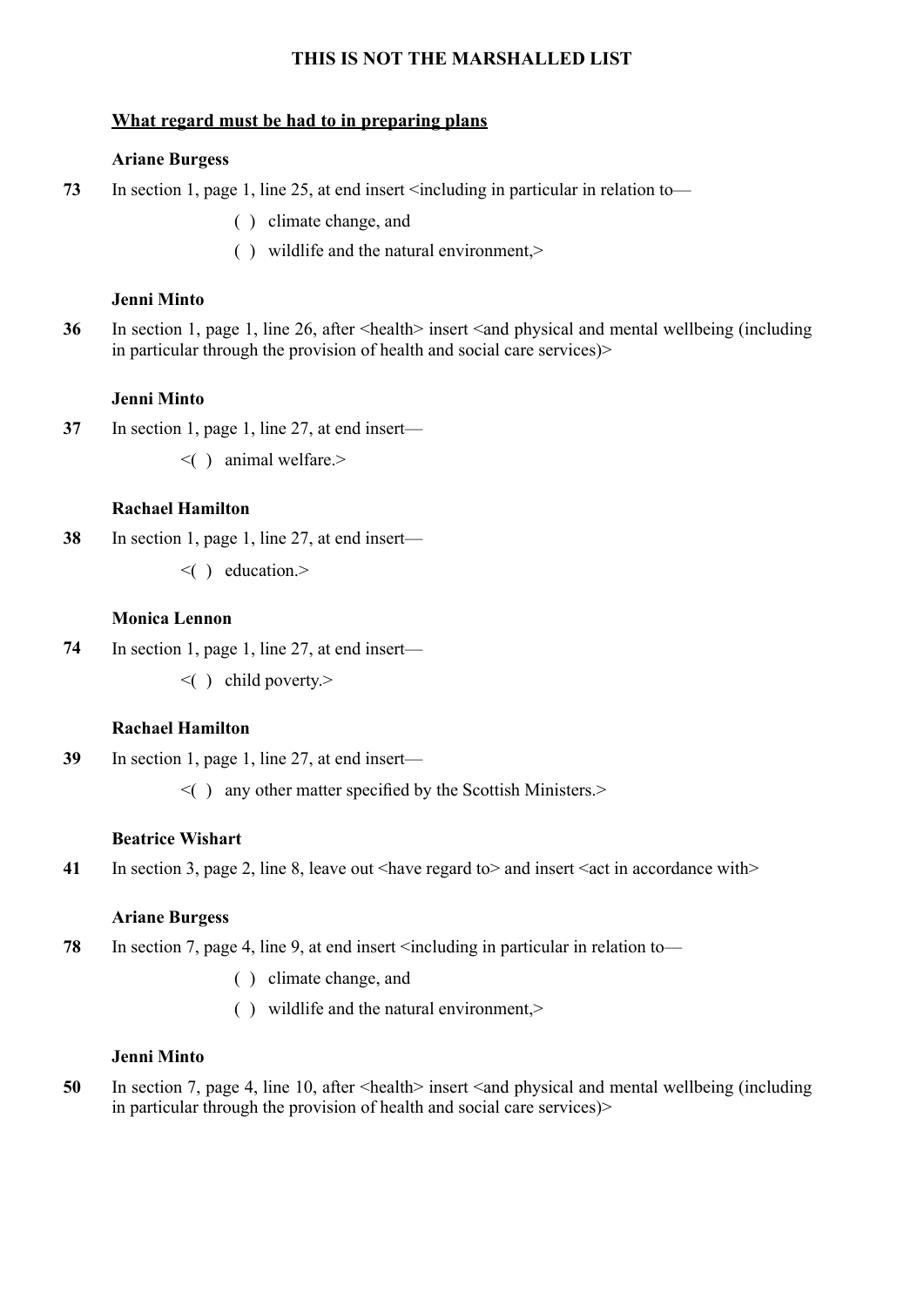#### **Jenni Minto**

**51** In section 7, page 4, line 11, at end insert—

 $\leq$  ( ) animal welfare.

## **Rachael Hamilton**

**52** In section 7, page 4, line 11, at end insert—  $\leq$  ( ) education.>

## **Monica Lennon**

- **79** In section 7, page 4, line 11, at end insert—
	- $\leq$  ( ) child poverty.

## **Rachael Hamilton**

- **53** In section 7, page 4, line 11, at end insert—
	- $\leq$  ( ) any other matter specified by the Scottish Ministers. $>$

## **Beatrice Wishart**

- **55** In section 7, page 4, line 12, at end insert—
	- $\leq$  ) In determining the content of its good food nation plan, a relevant authority must ensure the correct balance is struck between ensuring nutritious food is available and the ability to make choices in settings where all meals are provided.

## **Rachael Hamilton**

84 In section 16, page 6, line 35, after  $\le$  section  $>$  insert  $\le$  1(5) and section  $>$ 

## **Rachael Hamilton**

85 In section 16, page 6, line 35, after  $\langle 3(3) \rangle$  insert  $\langle 3 \rangle$  section 7(6)

## **Right to food**

## **Rhoda Grant Supported by: Colin Smyth, Mercedes Villalba, Beatrice Wishart**

- **8** In section 1, page 1, line 27, at end insert—
	- $\leq$  The Scottish Ministers must, in exercising their duty under this section—
		- (a) keep under consideration whether there are any steps which they could take which would or might secure better or further effect in Scotland of the right to food requirements of the International Covenant on Economic Social and Cultural Rights and other international human rights instruments, and
		- (b) if they consider it appropriate to do so, take any of the steps identified by that consideration >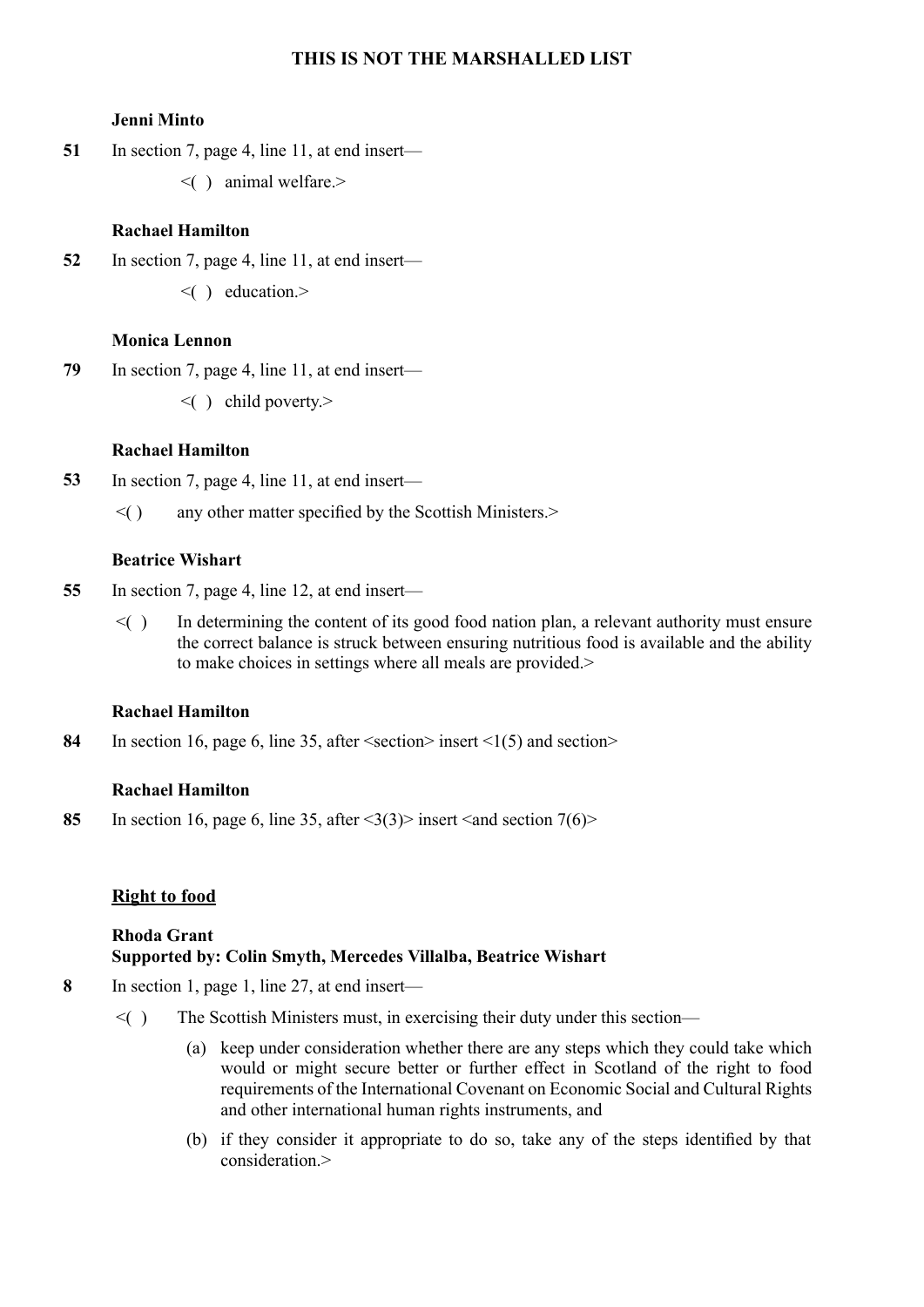#### **Beatrice Wishart**

- **42** In section 3, page 2, line 12, at end insert—
	- $\leq$  the United Nations Committee on Economic Social and Cultural Rights, General Comment 12, Right to adequate food (Twentieth session, 1999) U.N. Doc E/C.12/1999/5(1999).>

## **Rhoda Grant Supported by: Colin Smyth, Mercedes Villalba, Beatrice Wishart**

- **22** In section 7, page 4, line 11, at end insert—
	- $\leq$  A relevant authority must, in exercising their duty under this section—
		- (a) keep under consideration whether there are any steps which they could take which would or might secure better or further effect in Scotland of the right to food requirements of the International Covenant on Economic Social and Cultural Rights and other international instruments, and
		- (b) if they consider it appropriate to do so, take any of the steps identified by that  $\cos$ ideration $>$

## **Effect of plans**

#### **Rhoda Grant Supported by: Colin Smyth, Mercedes Villalba, Beatrice Wishart**

**13** In section 4, page 2, line 30, leave out <have regard to and insert <act in accordance with

## **Rhoda Grant Supported by: Colin Smyth, Mercedes Villalba, Beatrice Wishart**

**24** In section 10, page 4, line 23, leave out  $\langle$  have regard to  $>$  and insert  $\langle$  act in accordance with  $>$ 

## **Duty to have regard to plans in preparing the National Planning Framework**

## **Colin Smyth**

**76** After section 6, insert—

## **<Have regard to relevant policies and strategies**

- (1) The Town and Country Planning (Scotland) Act 1997 is amended as follows.
- (2) In section 3AB(3)(Revising the framework: participation statement and considerations)—
	- (a) in sub-paragraph (ix) the word "and" is repealed,
	- (b) after sub-paragraph (x), insert—
		- "(xi) the national good food nation plan prepared under section 1 of the Good Food Nation (Scotland) Act 2022, and">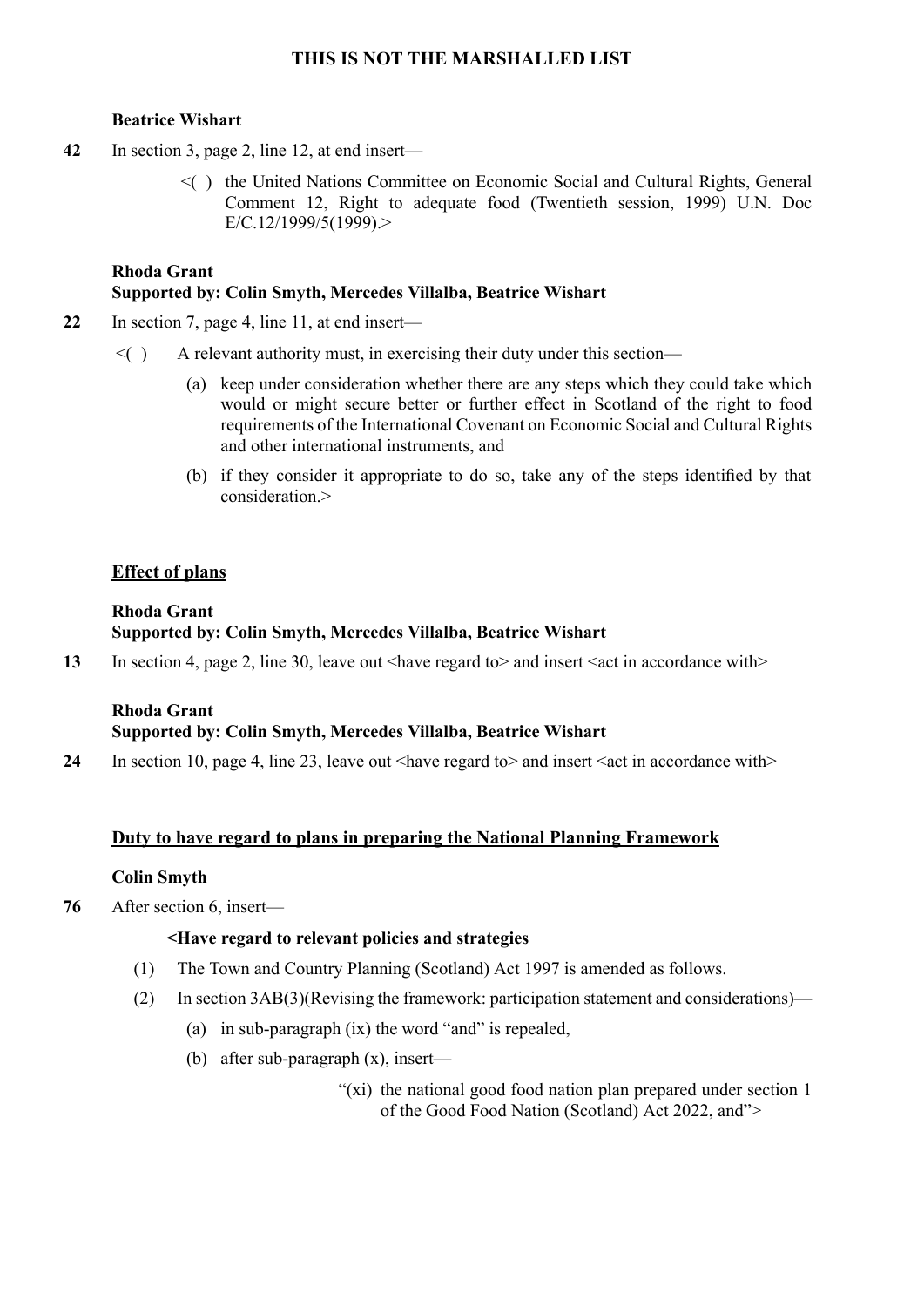## **Who should prepare plans**

#### **Maurice Golden**

**19** In section 7, page 3, line 26, at end insert—

 $\leq$  ( ) Scottish Funding Council, $\geq$ 

#### **Rachael Hamilton**

- **43** In section 7, page 3, line 26, at end insert—
	- $\leq$  ( ) subject to subsection (2A), integration joint board,

## **Rachael Hamilton Supported by: Beatrice Wishart**

- **44** In section 7, page 3, line 27, at end insert—
	- $\leq$ (2A) A integration joint board is a relevant authority unless the following conditions are met—
		- (a) that the plans of both the relevant local authority and relevant heath board address food-related issues of functions delegated to the joint board,
		- (b) that the relevant joint board has been notified of the plan's content in relation to the functions concerned, and
		- (c) that the delegation of any function under the Public Authorities (Joint Working) Act 2014 is considered to include delegation of the duty in section 10 of this Act to have regard to the plan of the authority from whom the function has been delegated.>

## **Maurice Golden**

- **20** In section 7, page 3, line 27, at end insert—
	- $\leq$  The Scottish Ministers must include the Scottish Funding Council, established by the Further and Higher Education (Scotland) Act 2005, in their specification of public authorities under subsection (2)(c).
		- ( ) The Scottish Funding Council must, in its good food nation plan, set out how its funding decisions, and associated conditions, will ensure that further and higher education institutions introduce and operate policies to work towards the outcomes set out in the national good food nation plan and that of the Council.>

## **Maurice Golden**

- **21** In section 7, page 4, line 4, at end insert—
	- $\leq$  Scottish Funding Council's good food nation plan must also set out how its funding decisions, and associated conditions, will ensure that further and higher education institutions introduce and operate policies to work towards the outcomes set out in its good food nation plan, and those in the national good food nation plan.>

#### **Rachael Hamilton**

- **58** In section 14, page 5, line 30, at end insert—
	- <"integration joint board"means a board established under section 9 of the Public Authorities (Joint Working) (Scotland) Act 2014,>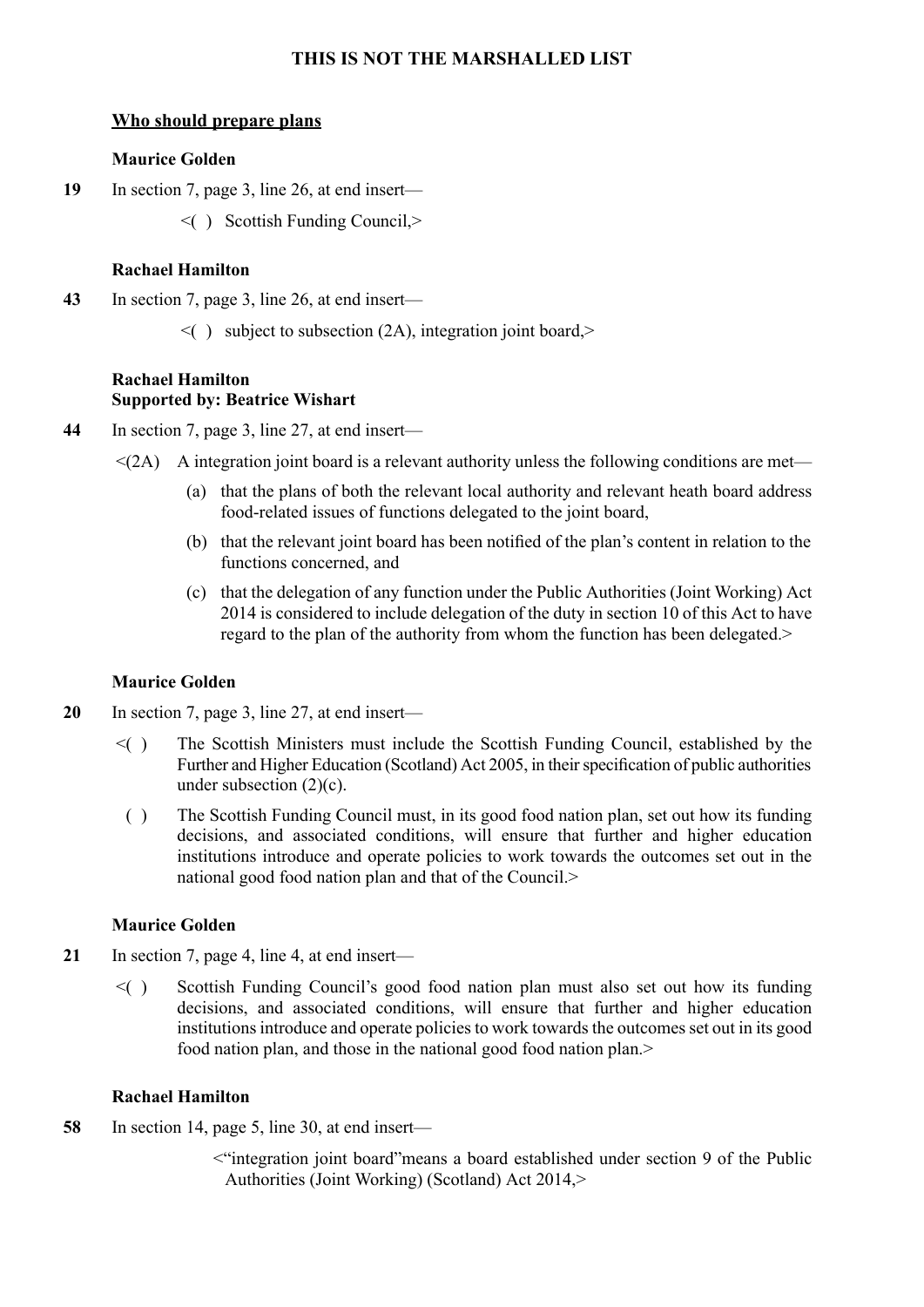## **Ensuring adequate resources**

## **Rachael Hamilton Supported by: Beatrice Wishart**

- **54** In section 7, page 4, line 11, at end insert—
	- $\leq$  The Scottish Ministers must ensure adequate support and resources are available to relevant authorities to prepare, implement and deliver effective good food nation plans.>

#### **Food Commission/Commissioner**

## **Rhoda Grant Supported by: Colin Smyth, Mercedes Villalba**

**26** After section 12 insert—

#### *<Scottish Food Commission*

#### **Scottish Food Commission**

- (1) The Scottish Food Commission is established.
- *5* (2) In performing its functions, the Scottish Food Commission is not subject to the direction or control of any member of the Scottish Government.
	- (3) The Scottish Food Commission's functions are—
		- (a) advising the Scottish Ministers and relevant authorities on food-related issues to inform the content of good food nation plans,
- *10* (b) conducting or commissioning research on food-related issues to inform good food nation plans,
	- (c) highlighting food-related issues to the Scottish Ministers and relevant authorities for consideration in relation to their good food nation plans,
	- (d) making recommendations about the content of good food nation plans,
- *15* (e) advising the Scottish Ministers and relevant authorities on how to use good food nation plans, and related policies, to realise the right to food, and encouraging them to do so.
	- (4) The Scottish Ministers may, by regulations, make further provision about the Scottish Good Food Commission.>

## **Beatrice Wishart**

- **26A** As an amendment to amendment 26, line 17, at end insert—
	- $\leq$   $\leq$   $\leq$   $\leq$   $\leq$   $\leq$   $\leq$   $\leq$   $\leq$   $\leq$   $\leq$   $\leq$   $\leq$   $\leq$   $\leq$   $\leq$   $\leq$   $\leq$   $\leq$   $\leq$   $\leq$   $\leq$   $\leq$   $\leq$   $\leq$   $\leq$   $\leq$   $\leq$   $\leq$   $\leq$   $\leq$   $\leq$   $\leq$   $\leq$   $\leq$   $\leq$   $\leq$ plans,
		- ( ) promoting good practice in relation to good food nation plans,
		- ( ) monitoring the implementation of good food nation plans. >

## **Rachael Hamilton**

**56** After section 12, insert—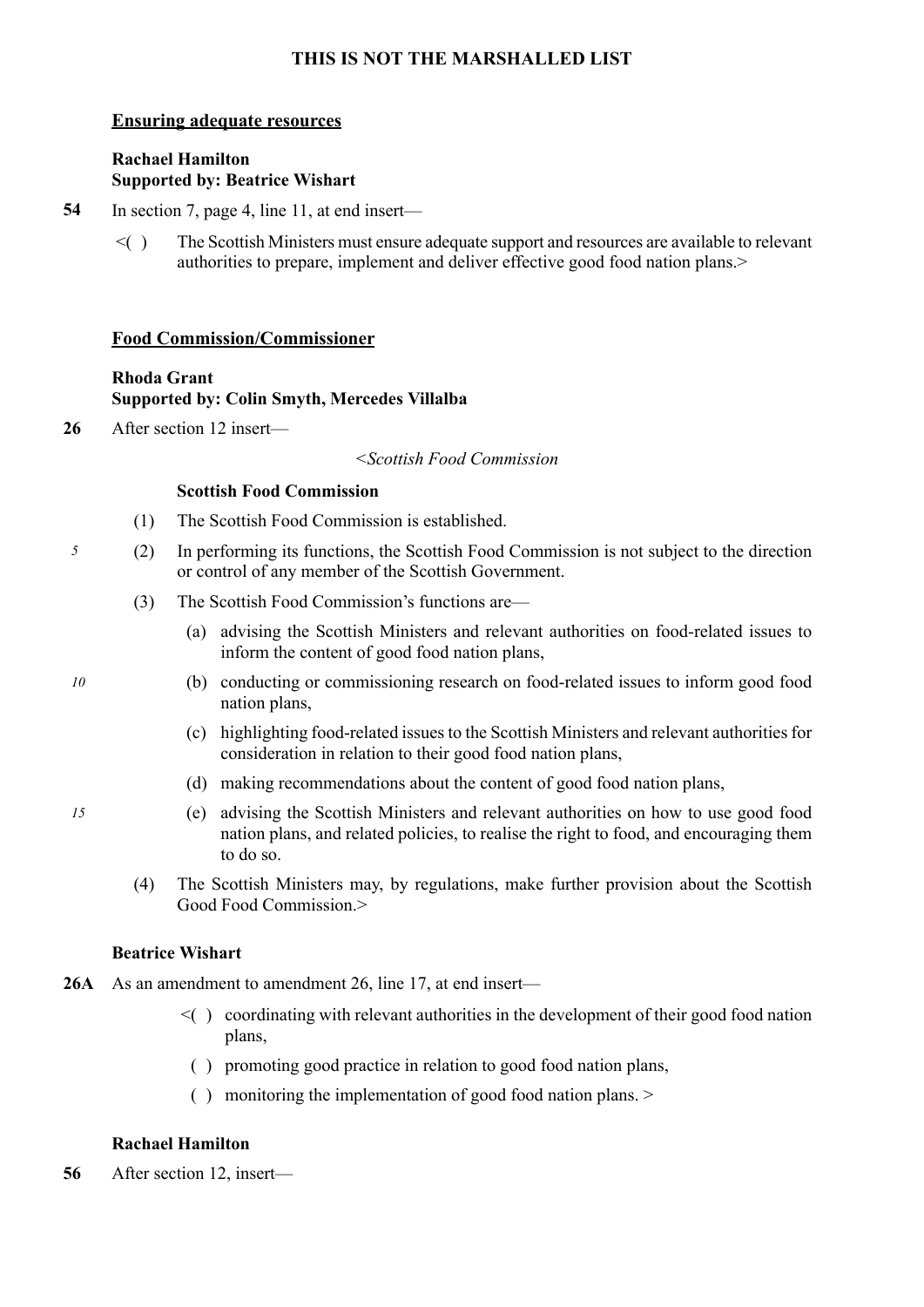*<Good Food Nation Commissioner* 

#### **Good Food Nation Commissioner**

- (1) There is to be an office of Good Food Nation Commissioner.
- (2) The Good Food Nation Commissioner is responsible for ensuring good food nation plans move Scotland towards becoming a good food nation.
- (3) In subsection (2), "good food nation" means a nation which—
	- (a) eats sustainably and healthily,
	- (b) sources high-quality food locally,
	- (c) supports local food producers, purveyors and farmers,
	- (d) understands how food is produced, from farm to fork,
	- (e) is resilient to global food supply crises,
	- (f) contributes towards the restoration of our natural environment and towards the Scottish Government's goal of reaching net zero by 2045,
	- (g) meets public expectation on health, environment, and animal welfare,
	- (h) reduces diet-related inequality,
	- (i) aligns with cross-cutting policy that everyone in Scotland hasready accessto healthy and nutritious food.
- (4) The Good Food Nation Commissioner is not subject to the direction or control of any member of the Scottish Government.
- (5) The Good Food Nation Commissioner must consult with stakeholders on how the responsibility in subsection (2) can be met, including—
	- (a) the Scottish Food Coalition,
	- (b) Nourish Scotland,
	- (c) National Farmers Union Scotland,
	- (d) Convention of Scottish Local Authorities,
	- (e) local health boards,
	- (f) Public Health Scotland,
	- (g) school boards,
	- (h) prison boards,
	- (i) the Scottish Crofting Federation,
	- (j) Scottish Retail Consortium,
	- (k) Integration Joint Boards.
- (6) The Scottish Ministers may, by regulations, make further provision about the Good Food Nation Commissioner.>

## **Colin Smyth**

**83** After section 12, insert—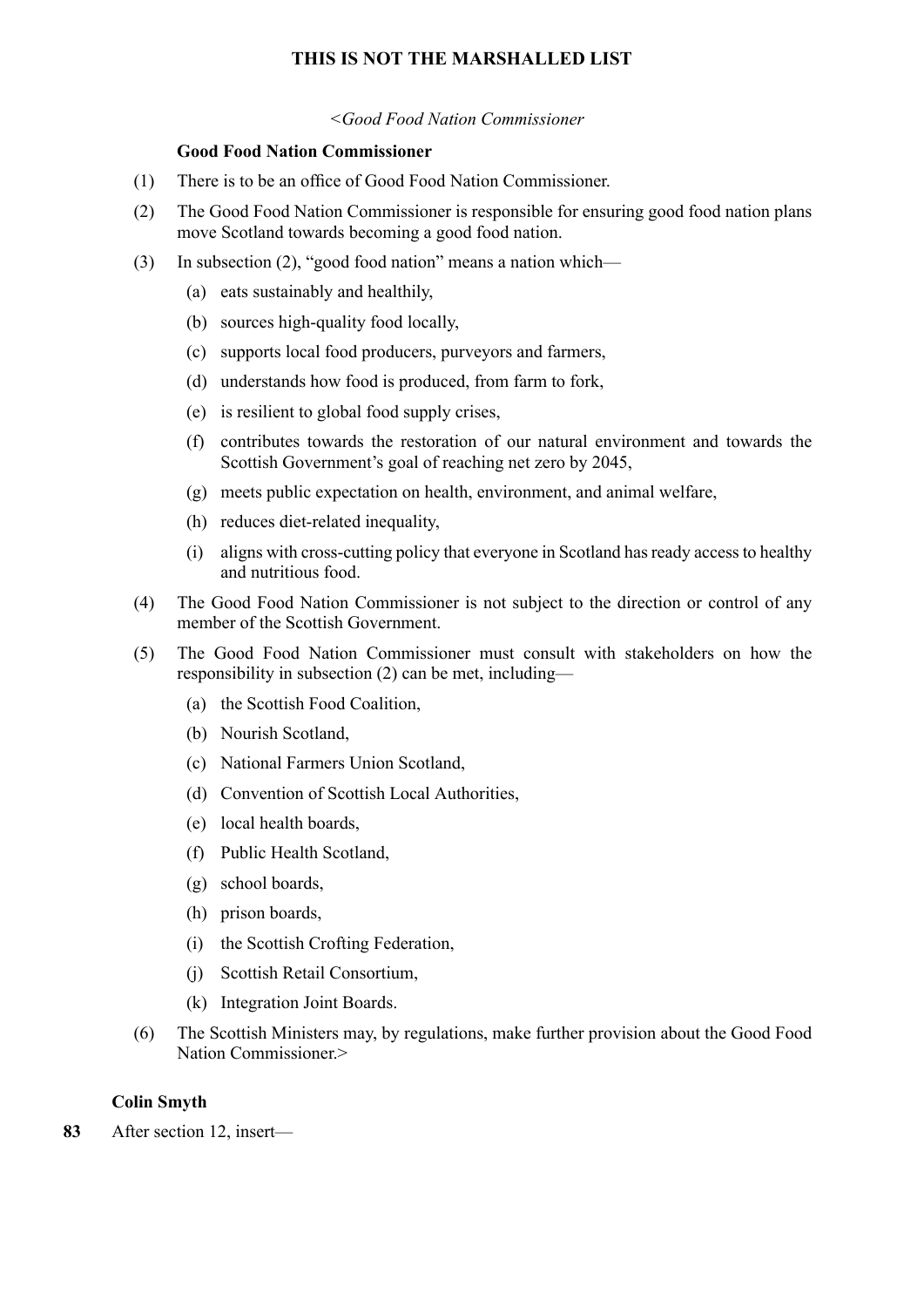#### **<CHAPTER**

#### THE COMMISSION

#### *Establishment*

#### **The Scottish Food Commission**

- (1) The Scottish Food Commission (in Gaelic, Coimisean Bìdh na h-Alba) is established by this section.
- (2) In this Act, it is referred to as "the Commission".
- (3) The Commission is a body corporate.
- (4) The Commission is to consist of no less than five and no more than nine Food **Commissioners**
- (5) The Scottish Ministers may by regulations amend subsection  $(4)(a)$  so as to alter the number of Food Commissioners.
- (6) The Commission hasthe functions conferred by section *(Functions of the Commission and Commissioners)*(1).
- (7) The Food Commissioners have the functions conferred by section *(Functions of the Commission and Commissioners)*(2).>

#### **Colin Smyth**

**86** After section 12, insert—

#### **<Status**

- (1) The Commission is not subject to the direction or control of any member of the Scottish Government.
- (2) The Commission is not a servant or agent of the Crown.
- (3) The Commission does not enjoy any status, immunity or privilege of the Crown.
- (4) The Commission's property is not property of, or property held on behalf of, the Crown.
- (5) The Commission's members and staff—
	- (a) are not servants or agents of the Crown,
	- (b) have no status, immunity or privilege of the Crown,
	- (c) are not to be regarded as civil servants.>

#### **Colin Smyth**

**87** After section 12, insert—

*<Functions of the Commission and Commissioners* 

#### **Functions of the Commission and Commissioners**

- (1) The functions of the Commission are—
	- (a) to provide the Food Commissioners with the property, resources, staff and services needed to perform their respective functions, and
	- (b) to make such arrangements as are appropriate and practicable for the co-ordination of the performance of those respective functions.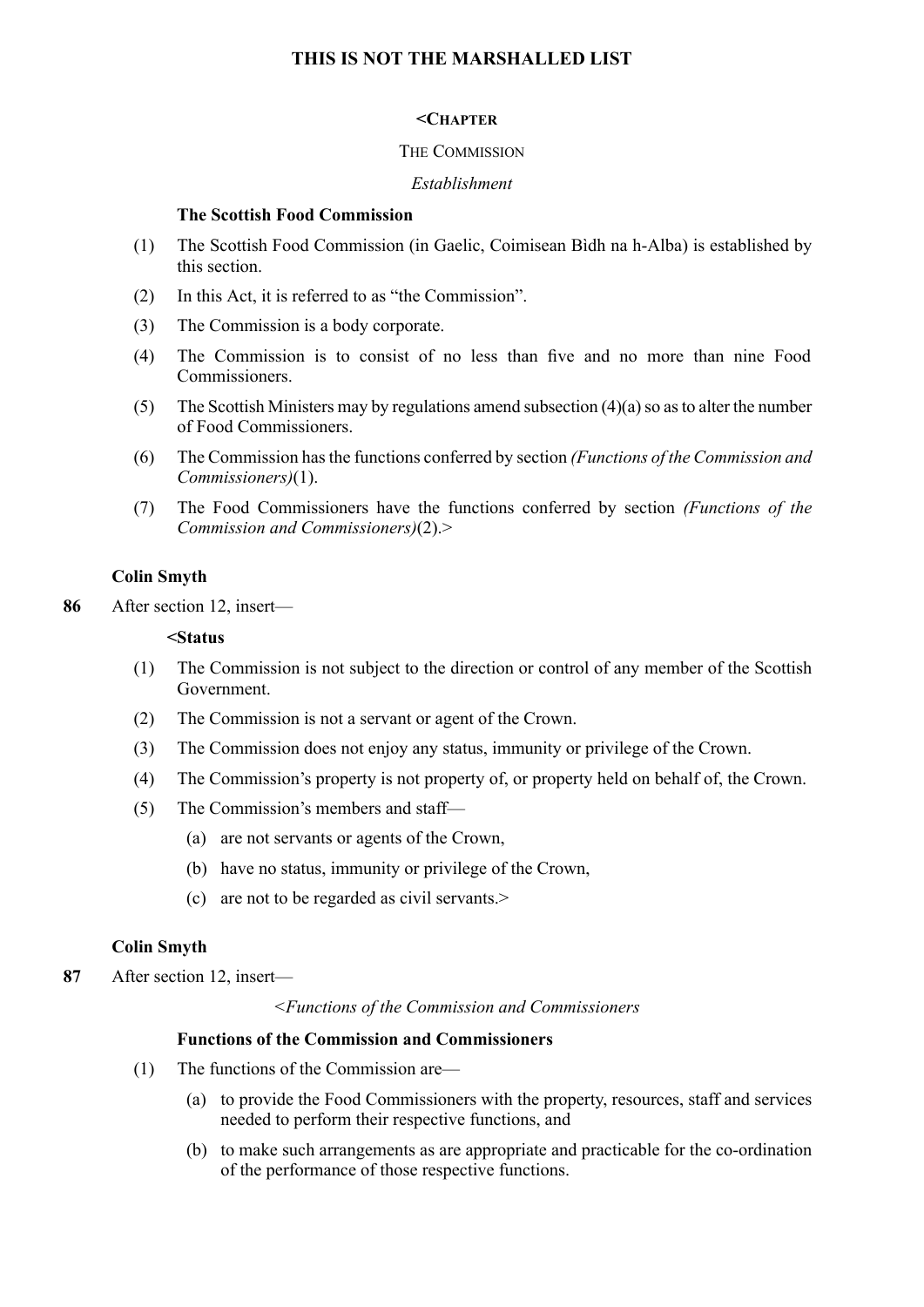- (2) The functions of the Food Commissioners are, on any food-related issue in Scotland—
	- (a) to review the impact and effectiveness of good food nation plans, and related law or policy, including the degree of policy coherence,
	- (b) to recommend changes to good food nation plans or related law or policy,
	- (c) to review the impact and effectiveness of national good food nation plans, prepared under section 3, or revised under section 6, and the good food nation plans of public bodies prepared under section 7, or revised under section 12, in relation to achieving outcomes and indicators,
	- (d) to gather evidence and conduct research to inform good food nation plans and their implementation,
	- (e) to prepare reports, and provide information and guidance related to any of the above.
- (3) The Food Commissioners must consider and advise on any such matter relating to good food nation plans as the Scottish ministers may refer to them.
- (4) In exercising their functions, the Food Commissioners must have regard to—
	- (a) respecting, protecting and fulfilling the right to food,
	- (b) the national good food nation plans prepared under section 3, or revised under section 6,
	- (c) the good food nation plans of relevant authorities prepared undersection 7, or revised under section  $12>$

#### **Colin Smyth**

**88** After section 12, insert—

#### *<Food Commissioners: delegation of functions*

#### **Food Commissioners: delegation of functions**

- (1) The Food Commissioners may authorise the following to exercise such of their functions, and to such extent, as they may determine—
	- (a) any committee,
	- (b) any employee of the Commission,
	- (c) any other person.
- (2) Nothing in subsection (1) affects the responsibility of the Food Commissioners for the exercise of their functions.

#### **Colin Smyth**

**89** After section 12, insert—

## **<General powers**

- (1) The Commission may do anything which it considers—
	- (a) to be necessary or expedient for the purposes of, or in connection with, the exercise of—
		- (i) its functions, and
		- (ii) the functions of the Food Commissioners,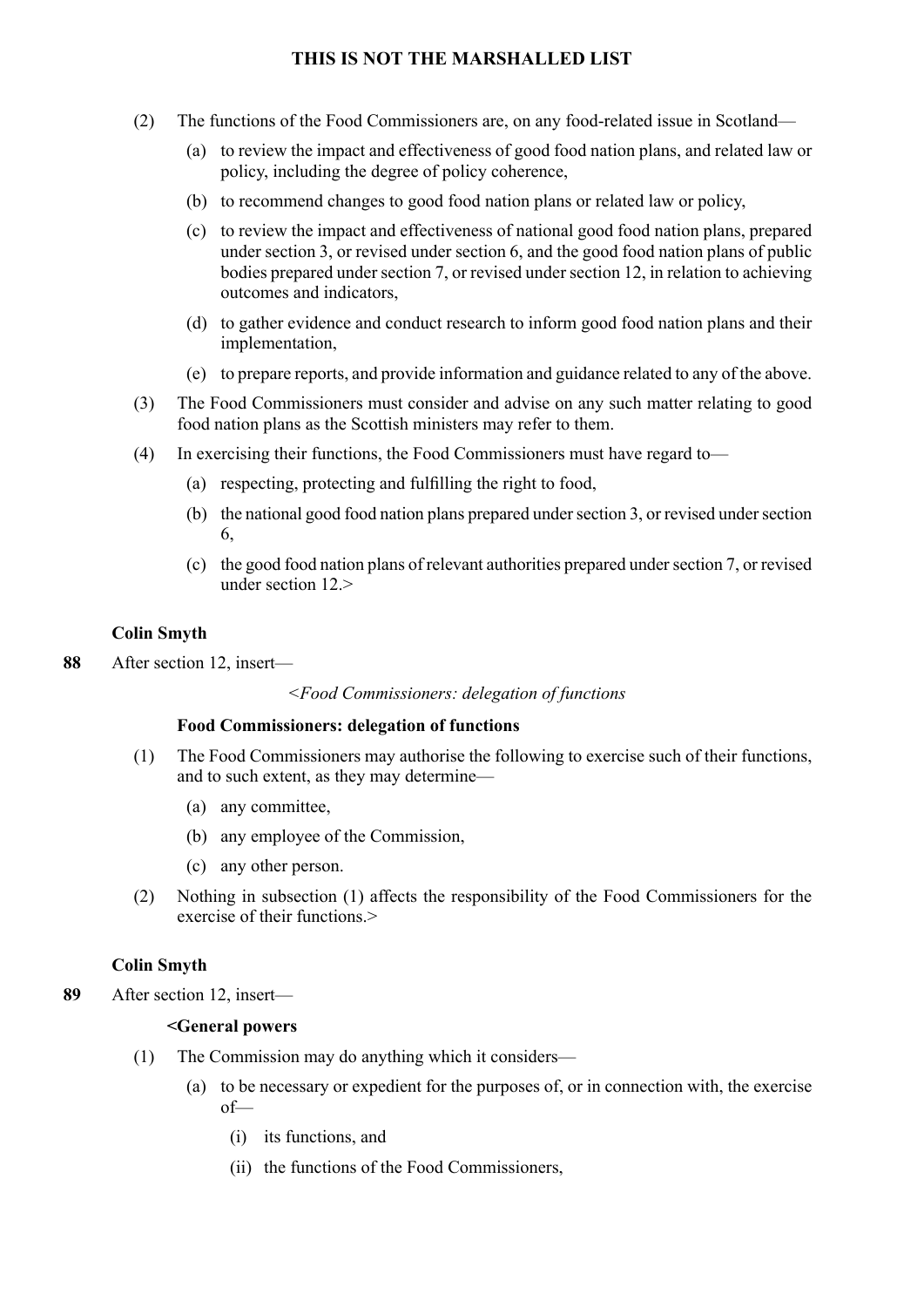- (b) to be conducive to the exercise of those respective functions.
- (2) In particular, the Commission may—
	- (a) enter into contracts,
	- (b) acquire and dispose of land,
	- (c) co-operate with any person.
	- (d) obtain advice or assistance from any person who is, in the Commission's opinion, qualified to give it,
	- (e) pay any such person such fees, remuneration and allowances as the Commission may determine.>

#### **Colin Smyth**

**90** After section 12, insert—

*<Strategic plan and programme of work* 

#### **Strategic plan**

- (1) The Commission must prepare a strategic plan setting out how the Commission and Food Commissioners propose to exercise their respective functions for the period to which the plan relates.
- (2) A strategic plan must, in particular, set out—
	- (a) the objectives and priorities of—
		- (i) the Commission, and
		- (ii) the Food Commissioners.
	- (b) estimates of the costs of the exercise of the respective functions of—
		- (i) the Commission, and
		- (ii) the Food Commissioners.
	- (c) how it intends to exercise its functions in a way that respects and avoids any overlap with—
		- (i) the exercise of functions by Food Standards Scotland and other public bodies with relevant food-related functions, and
		- (ii) the exercise of functions by any committee of the Scottish Parliament for the time being appointed by virtue of Standing Orders, whose responsibilities include considering food-related matters,
	- (d) how it intends to exercise its functions so as to contribute to reviews of the impact and effectiveness of national good food nation plans, prepared under section 3, or revised under section 6, and the good food nation plans of relevant authorities prepared under section 7, or revised under section 12, in relation to achieving outcomes and indicators.
- (3) The Commission must submit the strategic plan to the Scottish Ministers—
	- (a) in the case of the first plan, before the end of the period of 6 months beginning with the day on which this section comes into force,
	- (b) in the case of each subsequent plan, before the end of the period of 3 years beginning with the day on which the Commission last submitted its strategic plan.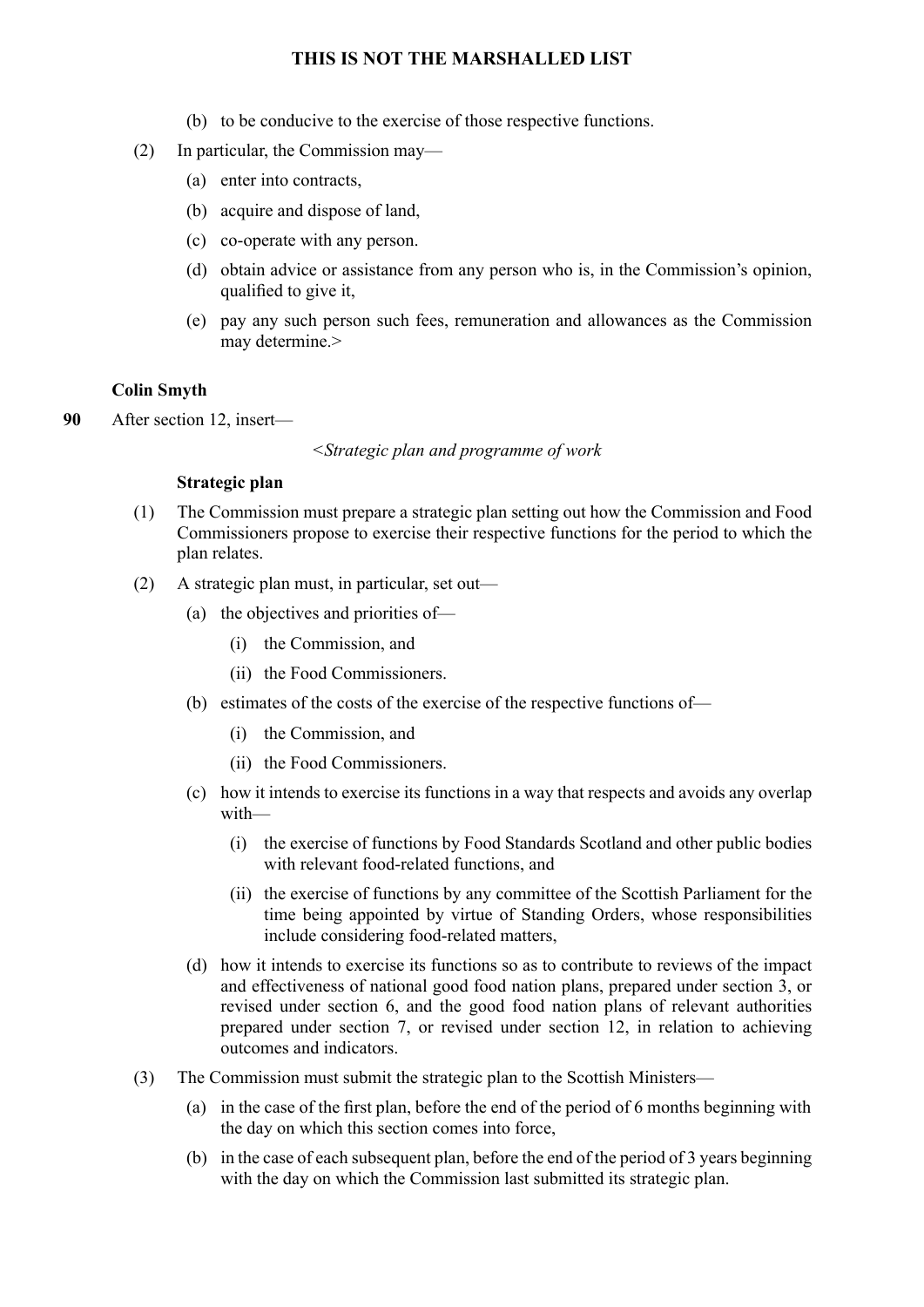- (4) The Scottish Ministers may—
	- (a) approve the strategic plan,
	- (b) approve the strategic plan with such modifications as they consider appropriate in consultation with the Commission,
	- (c) reject the strategic plan and direct the Commission to submit a revised plan before the end of such period as the Scottish Ministers may determine.
- (5) Where the Scottish Ministers approve the strategic plan under subsection (4)(a) or (4)(b), the Commission must as soon as practicable—
	- (a) publish the plan in such form as it considers appropriate, and
	- (b) lay a copy of the plan before the Scottish Parliament.
- (6) The Commission—
	- (a) must comply with any direction to submit a revised strategic plan under subsection  $(4)(c)$ ,
	- (b) may from time to time submit a revised strategic plan.
- (7) Subsections (4) and (5) apply to a revised strategic plan as they apply to a strategic plan.>

## **Colin Smyth**

**91** After section 12, insert—

#### **<Programme of work**

- (1) The Food Commissioners must prepare a programme of work setting out—
	- (a) information on any proposed reviews under section *(Functions of the Commission and Commissioners)*(2)(a),
	- (b) information on any other activities,
	- (c) timetables for the programme.
- (2) The Commission mustsubmit the Food Commissioners' programme of work to the Scottish Ministers when it submits the strategic plan under section *(Strategic plan)*.
- (3) The Commission must—
	- (a) publish the programme of work in such form as it considers appropriate, and
	- (b) lay a copy of the programme before the Scottish Parliament.
- (4) The Commission may from time to time submit a revised programme of work.
- (5) Subsection (3) applies to a revised programme of work as it applies to a programme of  $work$

## **Colin Smyth**

**92** After section 12, insert—

#### *<Membership*

## **Membership**

(1) The Scottish Ministers are to appoint the members of the Commission.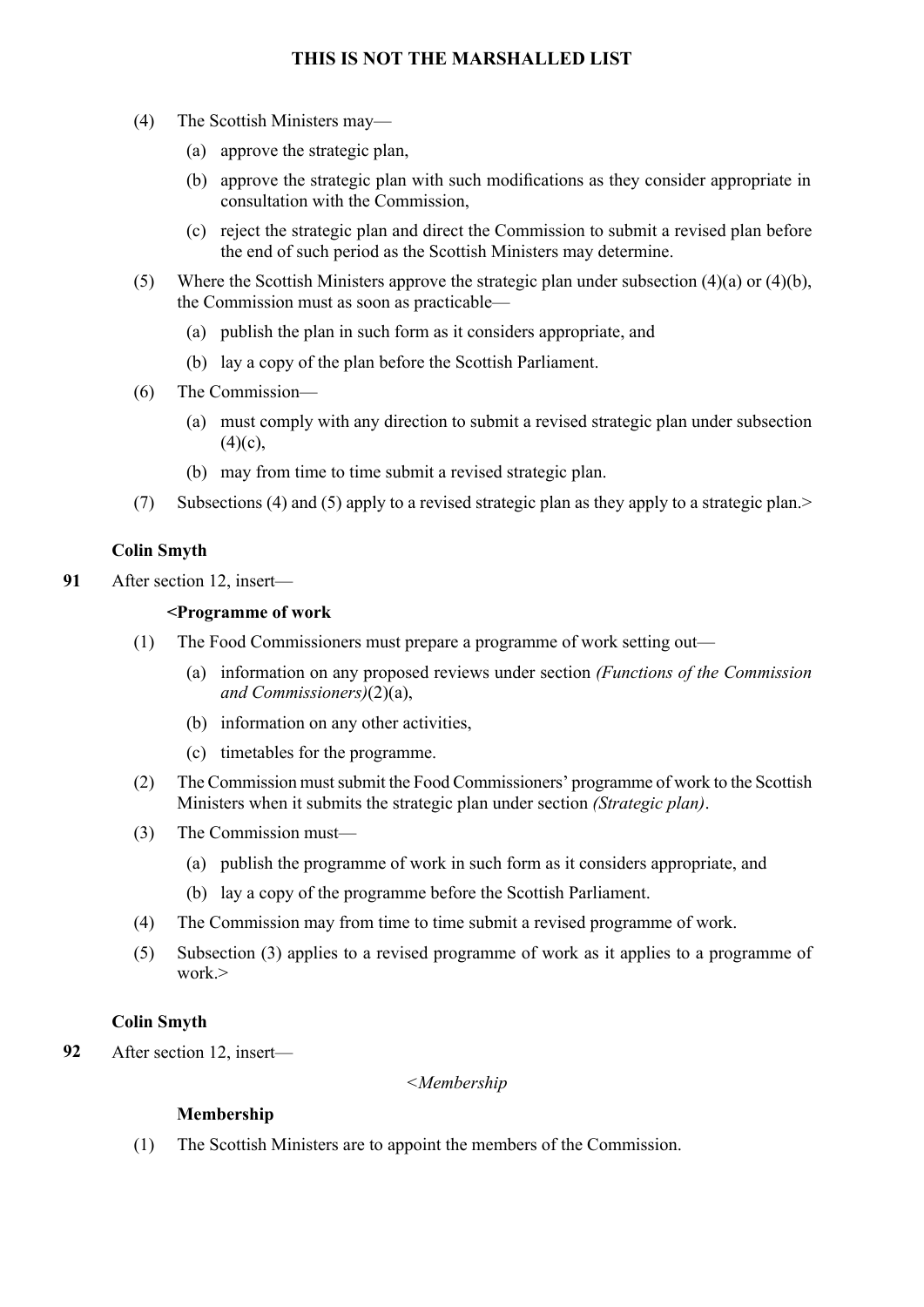- (2) The Scottish Ministers may appoint a person as a member only if the Scottish Parliament has approved the appointment.
- (3) Each member is to be appointed for such period, not exceeding 5 years, as the Scottish Ministers may determine.
- (4) Subject to sections *(Eligibility for appointment)*, *(Disqualification from membership)* and *(Resignation and removal),* an appointed member holds and vacates office on such terms and conditions as the Commission may, with the approval of the Scottish Ministers, determine.
- (5) The Scottish Ministers may reappoint as a member a person who is or has been a member.
- (6) Subsections (2) and (3) apply to a reappointment under subsection (5) as they apply to an appointment under subsection (1).
- (7) The Scottish Ministers must select one of the Food Commissioners to chair the Commission.>

## **Colin Smyth**

**93** After section 12, insert—

## **<Eligibility for appointment**

- (1) In appointing members to the Commission, the Scottish Ministers must—
	- (a) have regard amon other things to the desirability of the Commission (taken as a whole) having expertise or experience in food-related matters and, in particular—
		- (i) economic issues, associated with food harvesting, production, consumption, distribution or retailing, including building resilient local economies and food supply chains, including fair work standards,
		- (ii) sustainable land, marine and aquaculture management for food harvesting or production, including animal welfare science,
		- (iii) community and social issues associated with food, especially universal and dignified access to high quality, culturally-appropriate, nutritious and sustainable food,
		- (iv) health and wellbeing matters, including issues related to healthy and nutritious food,
		- (v) environmental issues associated with food harvesting, production, consumption (including addressing food waste),
		- (vi) human rights, especially issues of participation, accountability and empowerment,
		- (vii) equal opportunities, and the reduction of inequalities of outcome which result from socio-economic disadvantage, and
		- (viii) understanding Scotland's international footprint including issues related to food and animal feed that is imported.
	- (b) encourage equal opportunities and in particular the observance of the equal opportunity requirements.
- (2) In subsection (1) "equal opportunities" and "equal opportunity requirements" have the same meanings as in Section L2 of Part 2 of schedule 5 of the Scotland Act 1998.>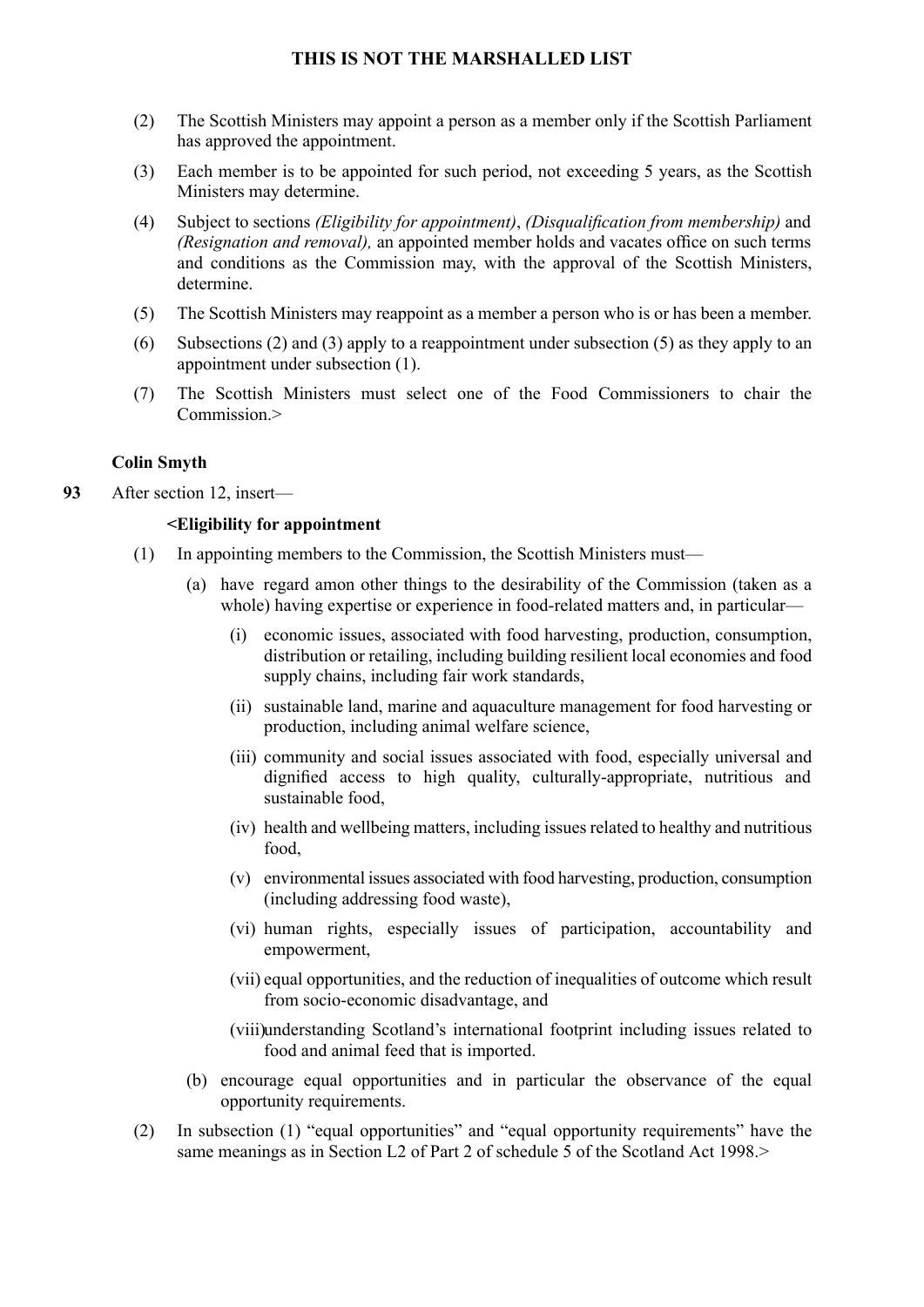## **Colin Smyth**

**94** After section 12, insert—

#### **<Disqualification from membership**

- (1) A person may not be appointed as a member of the Commission if that person is or has been at any time during the previous 12 months—
	- (a) a member of the House of Commons,
	- (b) a member of the Scottish Parliament,
	- (c) an office-holder of the Scottish Administration,
	- (d) a councillor of any local authority.
- (2) A person's appointment as a member ceases if, during the person's period of appointment, any of subsection  $(1)(a)$  to  $(d)$  applies to that person.>

## **Colin Smyth**

**95** After section 12, insert—

#### **<Resignation and removal**

- (1) A member of the Commission may resign at any time by giving notice in writing to the Scottish Ministers.
- (2) The Scottish Ministers may by giving notice in writing revoke the appointment of a person as a member if satisfied that the person—
	- (a) is insolvent,
	- (b) has been convicted of a criminal offence in relation to which the member has been sentenced to imprisonment for a period of 3 months or more,
	- (c) is incapacitated by physical illness or mental disorder,
	- (d) has been absent from meetings of the Commission for a period exceeding 6 months without the permission of the Commission, or
	- (e) is otherwise unable or unfit to exercise any of the functions of a member or is unsuitable to continue as a member.
- (3) For the purposes of subsection  $(2)(a)$  a person becomes insolvent when—
	- (a) the person's estate is sequestrated,
	- (b) the person grants a trust deed for creditors or makes a composition or arrangement with creditors,
	- (c) a voluntary arrangement proposed by the person is approved,
	- (d) the person's application for a debt payment programme is approved under section 2 of the Debt Arrangement and Attachment (Scotland) Act 2002, or
	- (e) the person becomes subject to any other kind of order or arrangement analogous to those described in paragraphs (a) to (d) anywhere in the world.>

## **Colin Smyth**

**96** After section 12, insert—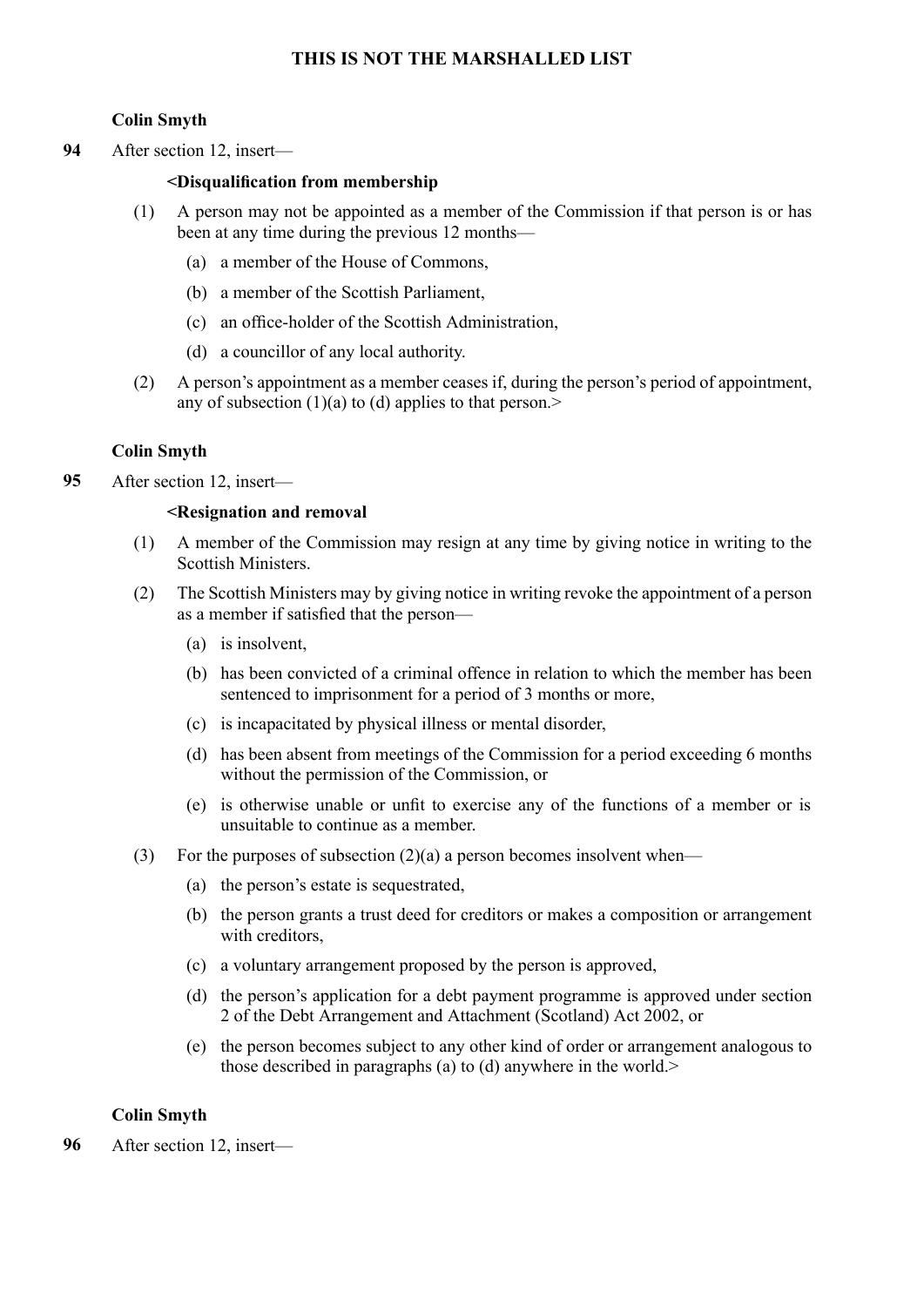#### *<Remuneration and staff*

#### **Remuneration, allowances and pensions**

- (1) The Commission may pay its members and employees—
	- (a) such remuneration as the Commission may, with the approval of the Scottish Ministers, determine, and
	- (b) such allowances in respect of expenses properly incurred in the exercise of the Commission's functions as may be so determined.
- (2) The Commission may, with the approval of the Scottish Ministers—
	- (a) pay (or make arrangements for the payment of),
	- (b) make payments towards the provision of,
	- (c) provide and maintain schemes (whether contributory or not) for the payment of,

such pensions, allowances or gratuities to any member or employee or former member or employee of the Commission as the Commission may determine.

(3) Those pensions, allowances or gratuities may include pensions, allowances or gratuities by way of compensation for loss of office.>

## **Colin Smyth**

**97** After section 12, insert—

#### **<Staff**

- (1) The Commission is to employ a person as chief executive.
- (2) The first chief executive is to be appointed by the Scottish Ministers on such terms as they may determine.
- (3) Each subsequent chief executive is to be appointed—
	- (a) by the Commission with the approval of the Scottish Ministers,
	- (b) on such terms and conditions as the Commission may, with the approval of the Scottish Ministers, determine.
- (4) The Commission may employ any other staff necessary for the exercise of its functions.
- (5) The Commission'sstaff are to be employed on such terms and conditions asthe Commission may, with the approval of the Scottish Ministers, determine.>

## **Colin Smyth**

**98** After section 12, insert—

*<Operational matters* 

## **Validity of things done**

The validity of anything done by the Commission is not affected by—

- (a) a vacancy in membership,
- (b) a defect in the appointment of a member,
- (c) a person's membership having ended under section *(Resignation and removal)*.>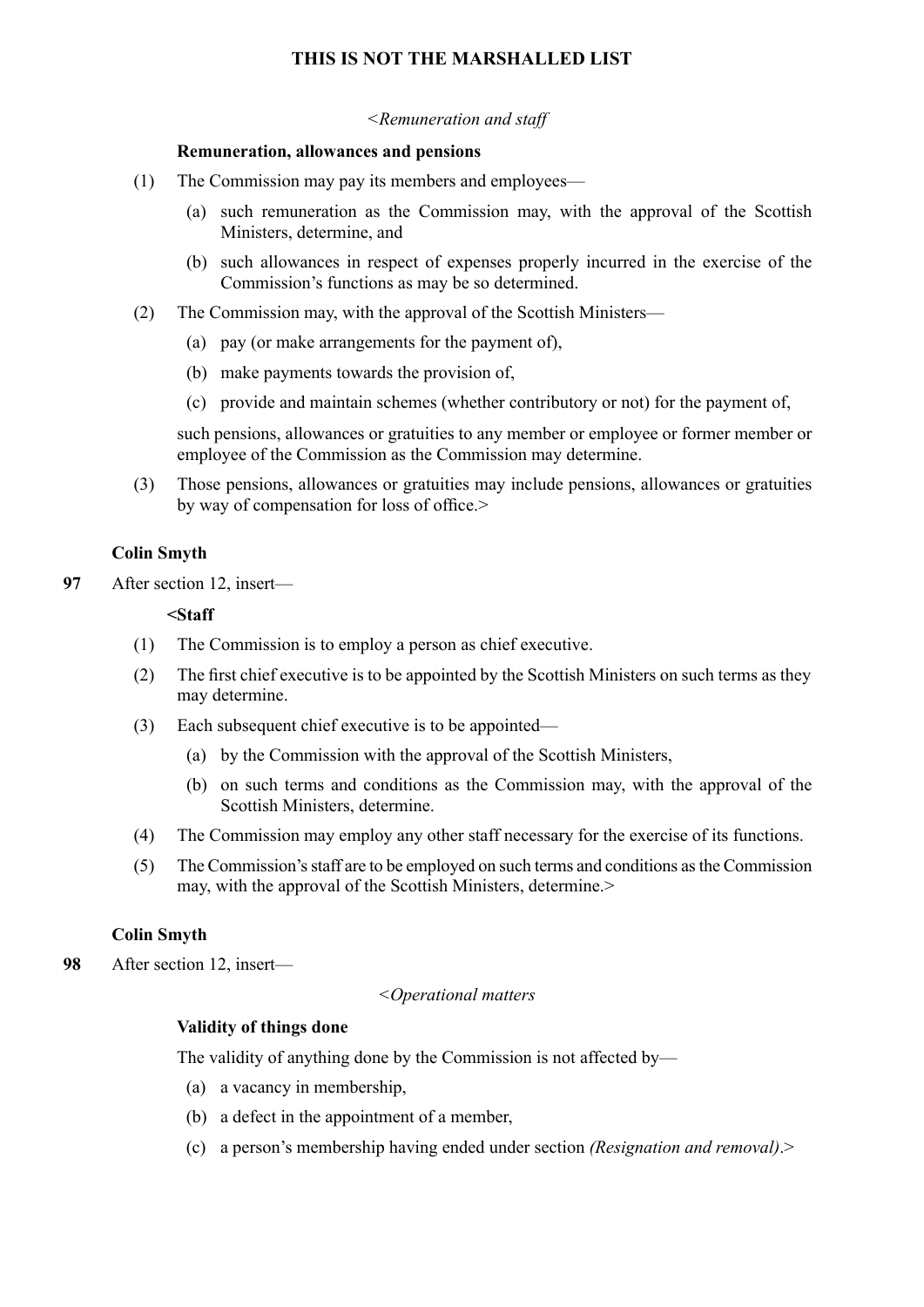#### **Colin Smyth**

**99** After section 12, insert—

#### **<Committees**

- (1) The Commission may establish committees for any purpose relating to—
	- (a) its functions,
	- (b) the functions of the Food Commissioners.
- (2) The Commission may authorise any committee to exercise such of its functions, and to such extent, as it may determine.
- (3) Nothing in subsection (2) affects the responsibility of the Commission for the exercise of its functions.
- (4) The Commission may appoint a person who is not a member of the Commission to be a member of a committee.
- (5) The Commission may pay to a person who is not a member of the Commission and who is appointed to a committee—
	- (a) such remuneration as the Commission may, with the approval of the Scottish Ministers, determine, and
	- (b) such allowances in respect of expenses properly incurred in the exercise of the functions of the Commission, or of the Food Commissioners as may be so determined.
- (6) A committee must comply with any directions given to it by the Commission.>

#### **Colin Smyth**

**100** After section 12, insert—

#### **<Regulation of procedure**

- (1) The Commission must establish and maintain a register of interests.
- (2) Otherwise, the Commission may regulate its own procedure and those of its committees, including the quorum at any meeting.>

#### **Colin Smyth**

**101** After section 12, insert—

*<Accounts and annual report* 

#### **Accounts**

- (1) The Commission must—
	- (a) keep proper accounts and accounting records,
	- (b) prepare in respect of each financial year a statement of accounts.
- (2) The Commission must send the statement of accounts to the Scottish Ministers by such date as the Scottish Ministers may direct.
- (3) The Commission must comply with any other directions which the Scottish Ministers may give them in relation to the matters mentioned in subsection (1).
- (4) The Commission must make its audited statement of accounts and accounting records available so that they may be inspected by any person.>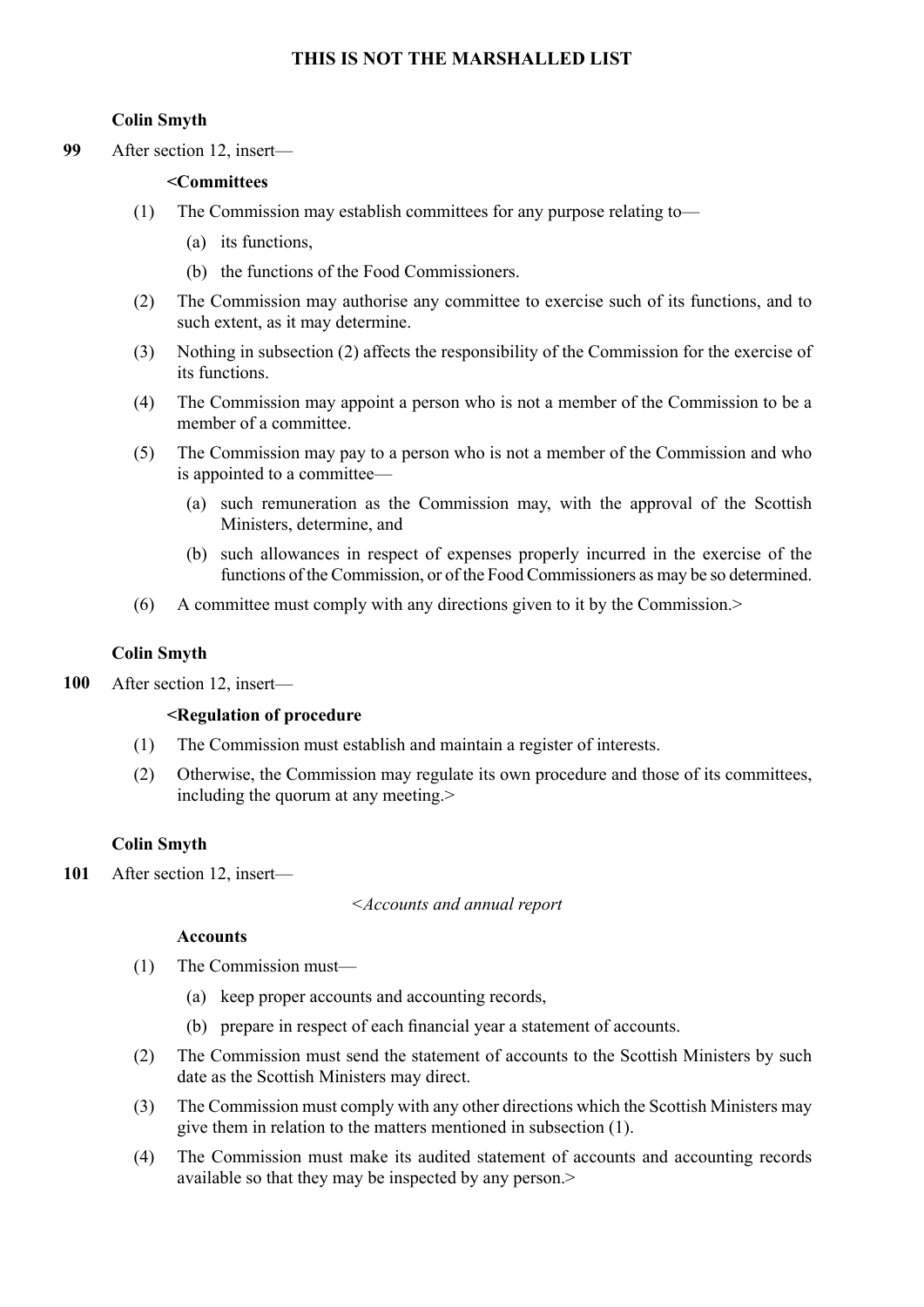#### **Colin Smyth**

**102** After section 12, insert—

#### **<Annual report**

- (1) As soon as practicable after the end of each financial year, the Commission must prepare a report setting out—
	- (a) an assessment of its performance in carrying out its functions, including—
		- (i) the functions of the Commission,
		- (ii) the functions of the Food Commissioners,
	- (b) an assessment of the performance by the Commission and its members in achieving the main objectives set out in any strategic plan having effect during that year,
	- (c) an assessment of the performance by the Food Commissioners in relation to any programme of work having effect during that year,
	- (d) such other information as the Commission considers appropriate.
- (2) The Commission must—
	- (a) publish each annual report in such form as the Commission considers appropriate,
	- (b) provide a copy of each annual report to the Scottish Ministers, and
	- (c) lay a copy of each annual report before the Scottish Parliament.
- (3) The Commission—
	- (a) may publish such other reports and information on matters relevant to its functions as it considers appropriate,
	- (b) where it does so, must lay a copy of each report before the Scottish Parliament.>

#### **Colin Smyth**

**103** After section 12, insert—

*<Application of public bodies legislation* 

#### **Application of legislation relating to public bodies**

(1) In the Ethical Standards in Public Life etc. (Scotland) Act 2000, in schedule 3 (devolved public bodies), at the appropriate place in alphabetical order insert—

"The Scottish Food Commission"

(2) In the Freedom of Information (Scotland) Act 2002, in Part 7 of schedule 1 (Scottish public authorities: others), after paragraph 85ZA insert—

"85ZAA The Scottish Food Commission.".

- (3) In the Public Services Reform (Scotland) Act 2010—
	- (a) in schedule 5 (improvement of public functions: listed public bodies), at the appropriate place in alphabetical order insert—

"Scottish Food Commission"

(b) in schedule 8 (information on exercise of public functions: listed public bodies), at the appropriate place in alphabetical order insert—

"Scottish Food Commission">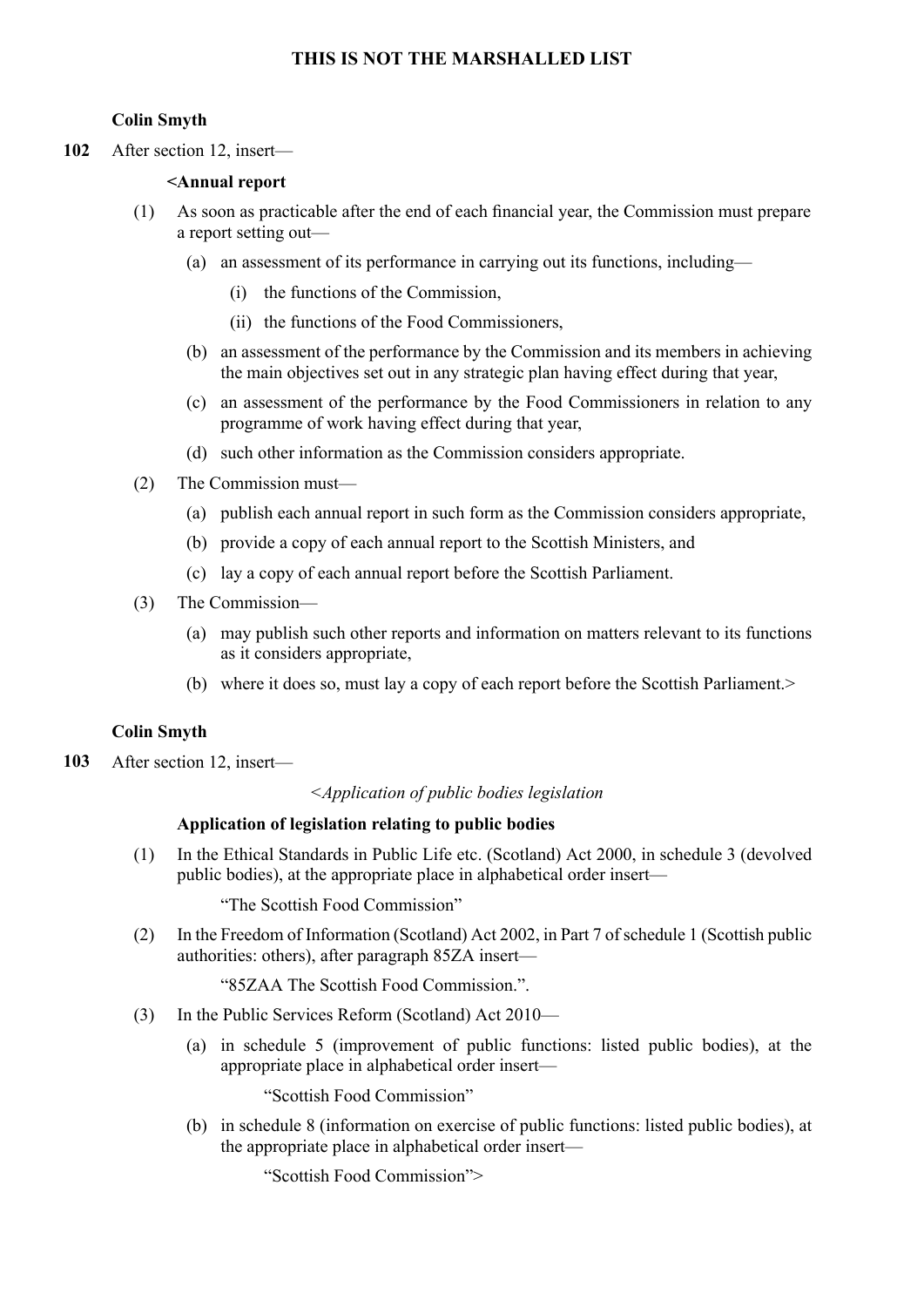# **Rhoda Grant Supported by: Colin Smyth, Mercedes Villalba, Beatrice Wishart**

**30** In section 16, page 6, line 35, after <3(3)> insert <and section *(Scottish Food Commission)*>

## **Rachael Hamilton**

**64** In section 16, page 6, line 35, after <3(3)> insert <and section *(Good Food Nation Commissioner)>* 

## **Inclusive communication**

## **Rachael Hamilton**

**57** After section 12, insert—

## **<Communicating in an inclusive way**

- (1) In exercising their functions under this Act, Scottish Ministers and relevant authorities must have regard to the importance of communicating in an inclusive way.
- (2) In subsection (1), "communicating in an inclusive way" means communicating in a way that ensures that individuals who have difficulty communicating (in relation to speech, language or otherwise) can receive information and express themselves in ways that best meet each individual's needs.>

## **Scrutiny of regulations**

## **Karen Adam**

- **59** In section 16, page 6, line 30, at end insert—
	- $\leq$  Before making regulations under section 4, 7(2)(c) or 10, the Scottish Ministers must—
		- (a) consult those persons who the Scottish Ministers consider appropriate, and
		- (b) have regard to any responses to the consultation.>

## **Alasdair Allan**

**60** In section 16, page 6, line 31, leave out subsection (2)

## **Beatrice Wishart**

**61** In section 16, page 6, leave out line 32

## **Beatrice Wishart**

**62** In section 16, page 6, leave out line 33

## **Beatrice Wishart**

**63** In section 16, page 6, leave out line 34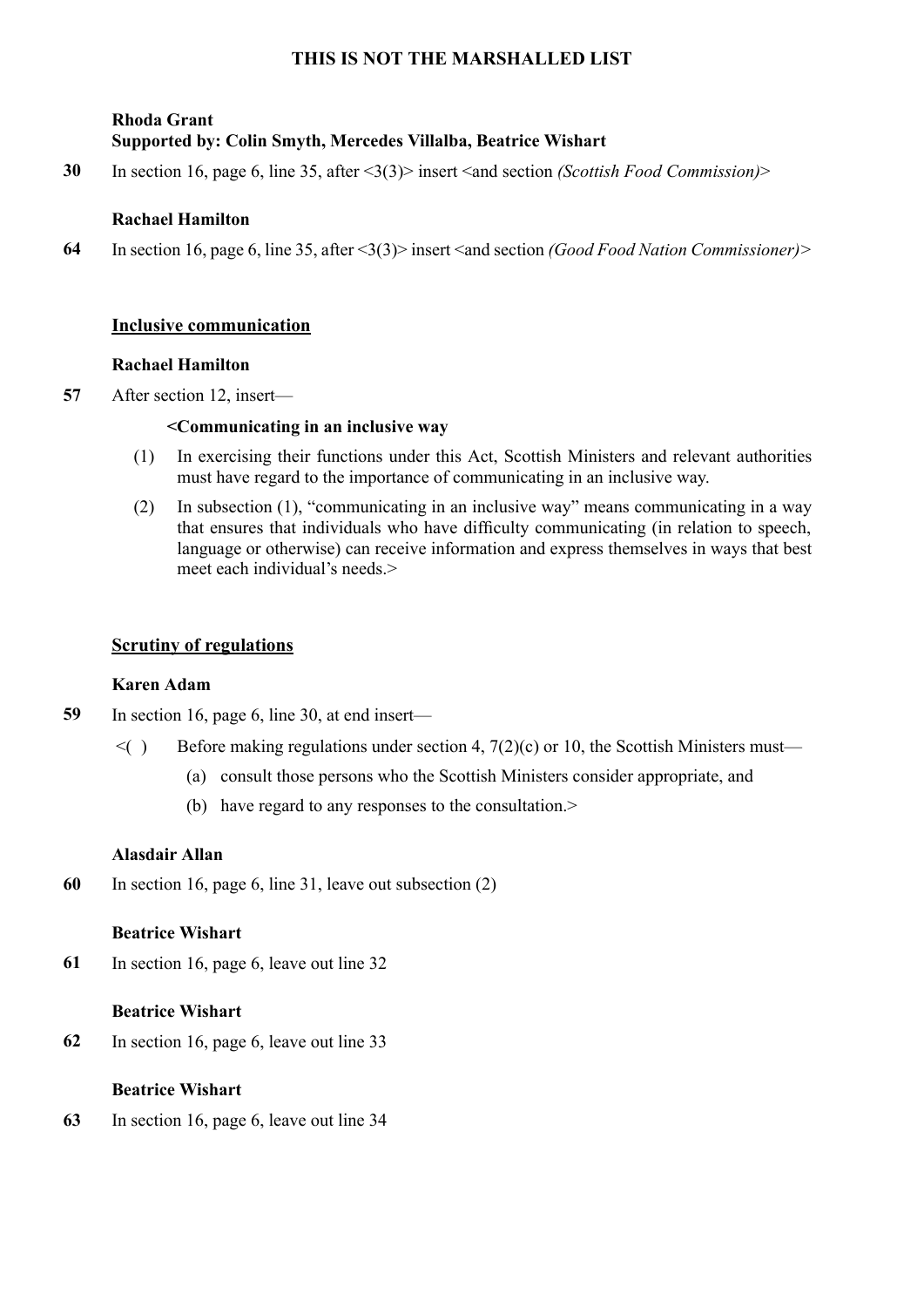#### **Beatrice Wishart**

65 In section 16, page 6, line 35, after  $\langle 3(3) \rangle$  insert  $\langle 3 \rangle$  section 4>

## **Beatrice Wishart**

**66** In section 16, page 6, line 35, after  $\langle 3(3) \rangle$  insert  $\langle 3 \rangle$  and  $\langle 2(0) \rangle$  and  $\langle 3(0) \rangle$ 

## **Beatrice Wishart**

67 In section 16, page 6, line 35, after  $\langle 3(3) \rangle$  insert  $\langle 3nd \rangle$  section 10>

## **Alasdair Allan**

- **68** In section 16, page 6, line 35, at end insert—
	- $\leq$  The first regulations under section 4 are subject to the affirmative procedure.
		- ( ) Subsequent regulations under section 4 are subject to the negative procedure.
		- ( ) Regulations under section  $7(2)(c)$  are subject to the affirmative procedure.
		- ( ) Regulations under section  $7(3)(b)$  or 10 are subject to the negative procedure.>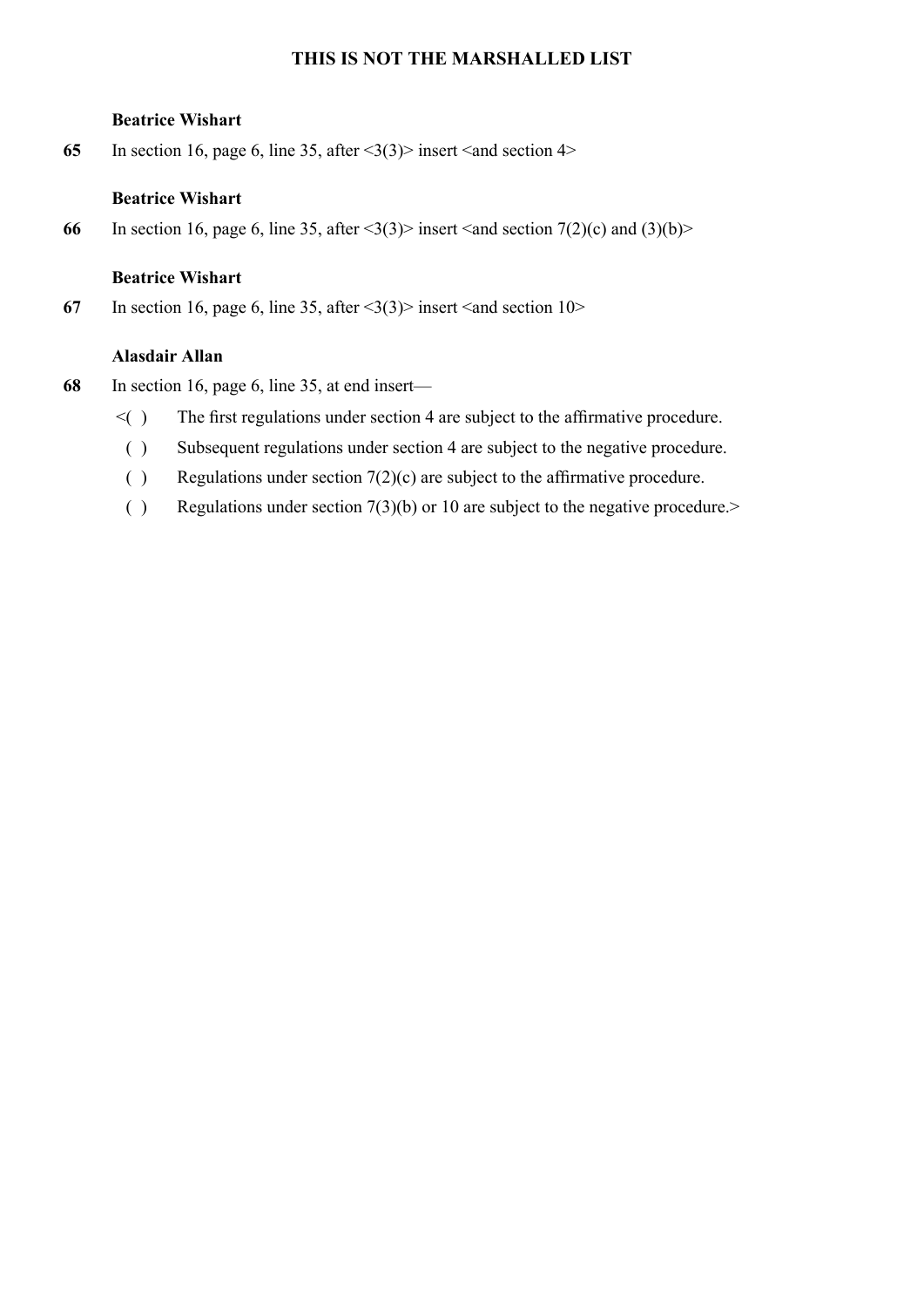© Parliamentary copyright. Scottish Parliamentary Corporate Body

The Scottish Parliament's copyright policy can be found on the website www.parliament.scot or by contacting Public Information on 0131 348 5000.